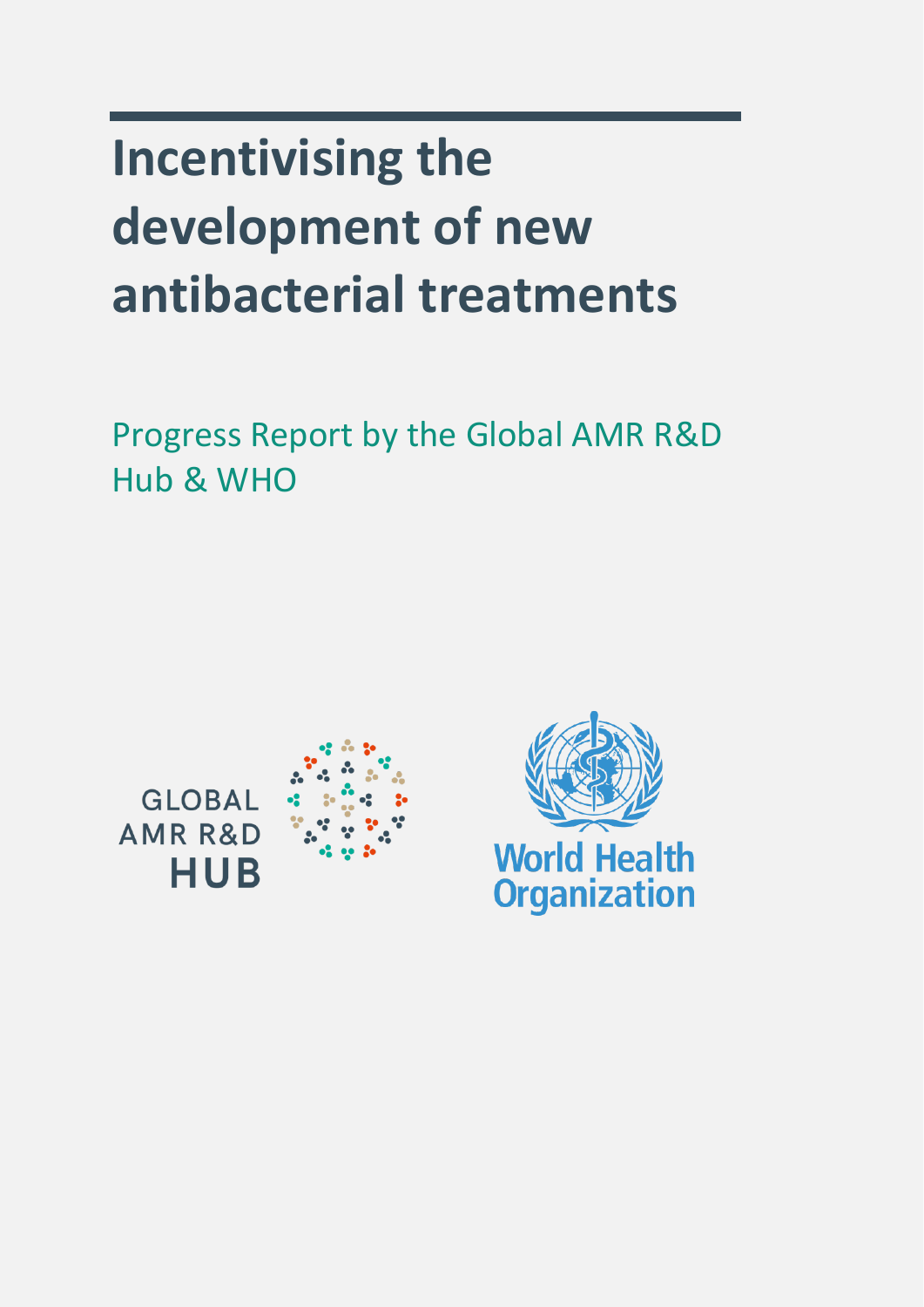## A tragedy of the commons

<span id="page-1-1"></span><span id="page-1-0"></span>Antimicrobial resistance (AMR) is one of the biggest threats to global health and development today. In 2019, an estimated 1.27 million deaths were a direct result of antibiotic-resistant infections, making AMR a leading cause of global mortality at a magnitude comparable to HIV and malaria<sup>1,2</sup>. Regionally, the death rate attributable to AMR resistance was highest in the sub-Saharan Africa and South Asia. In sub-Saharan Africa, countries with a high number of deaths attributed to AMR also see an overall high burden of infectious diseases. The World Bank<sup>3</sup> and the World Economic Forum<sup>4</sup> have singled out AMR as one of the biggest global health risks, with predicted losses of up to 3.8% of gross domestic product (GDP) globally by 2050<sup>2</sup>.

<span id="page-1-2"></span>Antibiotics are the enduring cornerstone of modern medicine, but are now becoming increasingly ineffective. Resistance to antibiotics threatens the success of modern healthcare with devastating consequences for vulnerable patient populations, such as the 10 million people annually who [r](#page-1-0)eceive chemotherapy for cancer<sup>2</sup> and other patients undergoing life-saving treatments, such as organ transplants and hip replacements<sup>5</sup>.

<span id="page-1-5"></span>Today's antibiotics are characterised by an insecure supply chain for existing generic products and a lack of new and innovative products entering the market. Unless action is taken now, we are set to enter an era where routine operations and infections pose a real danger to our lives.

Bringing a new antibiotic to market is a scientifically challenging and resourceintensive endeavour with a relatively low return on investment. As a result, major pharmaceutical companies have backed away from antibiotic development, and the enterprises remaining in the space struggle to sustain their operations. This is reflected in the fact that over the last three decades, no new ground-breaking antibacterial treatments have reached the market for Gram-negative bacteria. According to the World Health Organization's (WHO) most recent report "2021 antibacterial agents in clinical and preclinical development: an overview and analysis"<sup>6</sup> , only 79 new antibacterial treatments are in development. But most are derivates of existing antibiotic classes, and the majority are unlikely to make it to the market.

<span id="page-1-4"></span><span id="page-1-3"></span>The Global AMR R&D Hub's studies<sup>7</sup> evaluating the scale of the challenge of bringing needed new antibiotics (& diagnostics) onto the market in current economic conditions highlighted the astonishing mismatch between global patient needs and the commercial potential of products. The immediate adaptation of existing national health systems tools in combination with pull incentives was called for to both support innovation and ensure necessary new products are accessible to those with the greatest need around the world.

<sup>1</sup> Antimicrobial Resistance Collaborators. [Global burden of bacterial antimicrobial resistance in 2019: a systematic](https://pubmed.ncbi.nlm.nih.gov/35065702/)  analysis. *Lancet*[. 2022;399\(10325\):629-655. doi:10.1016/S0140-6736\(21\)02724-0](https://pubmed.ncbi.nlm.nih.gov/35065702/)

<sup>&</sup>lt;sup>2</sup> ReAct Group, May, 2020[. Successful cancer treatment relies on effective antibiotics.](https://www.reactgroup.org/wp-content/uploads/2020/05/Successful_cancer_treatment_relies_on_effective_antibiotics_ReAct_Policy_Brief_May_2020_web.pdf)

<sup>3</sup> [Jonas et al. Drug-resistant infections:](https://documents.worldbank.org/en/publication/documents-reports/documentdetail/455311493396671601/executive-summary) a threat to our economic future: executive summary (English). HNP/Agriculture [Global Antimicrobial Resistance Initiative Washington, D.C.: World Bank Group.](https://documents.worldbank.org/en/publication/documents-reports/documentdetail/455311493396671601/executive-summary)

<sup>4</sup> The Global Risks Report 2018 - Reports - [World Economic Forum \(weforum.org\)](https://reports.weforum.org/global-risks-2018/anti-microbial-resistance/)

<sup>5</sup> [Health at a Glance 2021: OECD Indicators \(oecd-library.org\)](https://www.oecd-ilibrary.org/sites/8b492d7a-en/index.html?itemId=/content/component/8b492d7a-en)

<sup>6</sup> WHO 2021 antibacterial agents in clinical and preclinical development: an overview and analysis, to be published in May 2022.

<sup>7</sup> Global AMR R&D Hub, 2021[. Estimating global patient needs and market potential for priority health technologies](https://globalamrhub.org/our-work/studies/market-potential-and-priority-patient-needs/)  [addressing antimicrobial resistance.](https://globalamrhub.org/our-work/studies/market-potential-and-priority-patient-needs/)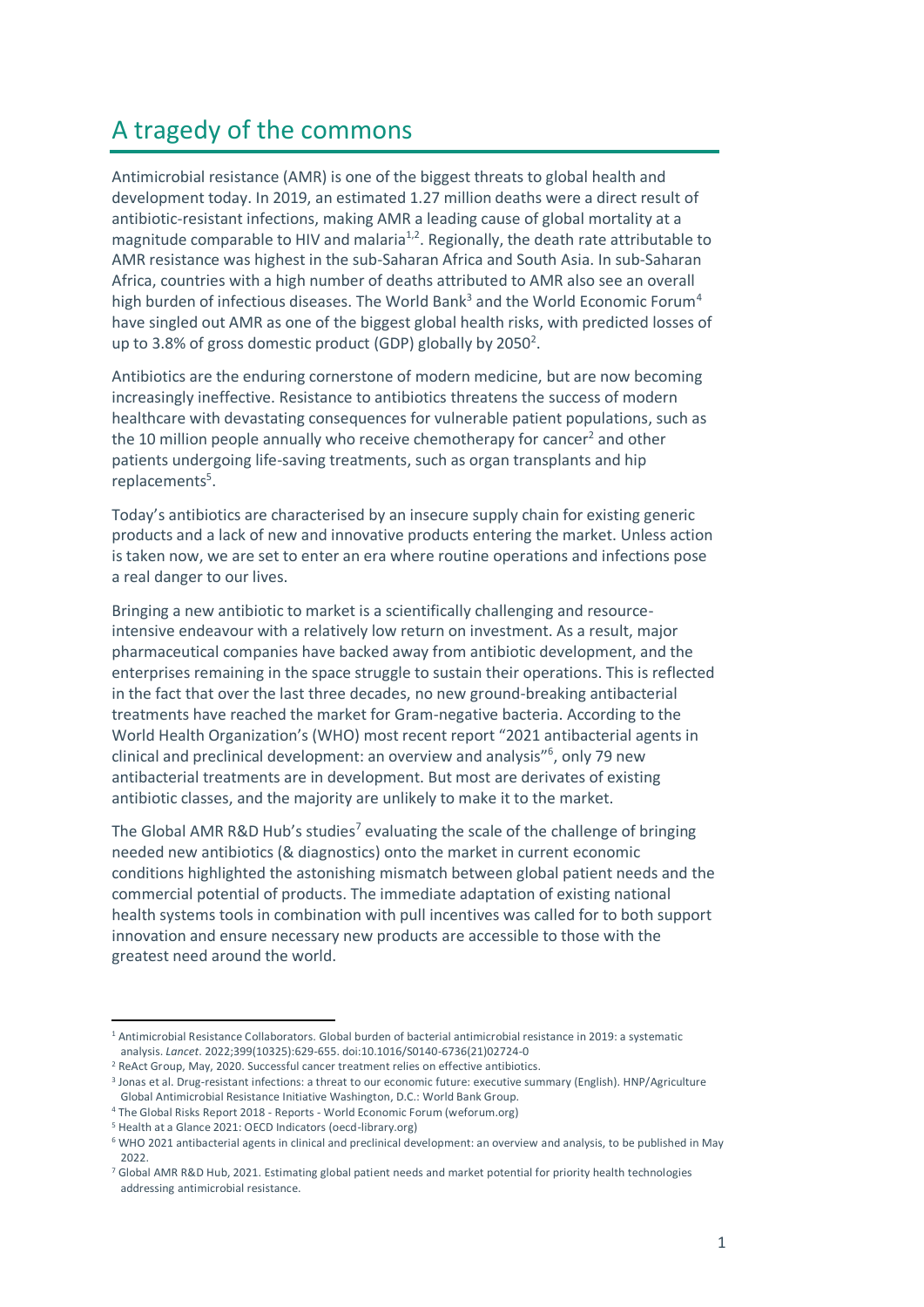The COVID-19 pandemic has shown the need to strengthen health security and preparedness. In alignment with the German G7 Presidency's key health priorities for  $2022<sup>8</sup>$ , a sustainable supply of existing and new antibiotics to meet priority public health needs globally will be a central component of securing a resilient and productive future.

Under the UK G7 Presidency in 2021, Finance Ministers committed to take additional steps to address antibiotic market failure and create economic conditions to preserve essential existing antibiotics and ensure their access, strengthen AMR research and development (R&D), and bring new drugs to market if they meet identified public health needs<sup>9</sup>.

<span id="page-2-0"></span>The G7 Finance Ministers requested the Global AMR R&D Hub and WHO to support this work and prepare a progress update for G7 Finance and Health Ministers in 2022<sup>[9](#page-2-0)</sup>. This brief is a response to this request. It provides an update on:

- The current antibacterial treatment and vaccine pipelines;
- the financial landscape for developing new antimicrobials, and
- recommendations for future action.

## Key action areas

#### **Renew Leadership and Agenda Setting**

With over 1.27 million deaths directly attributable to AMR in 201[9](#page-1-1)<sup>1</sup>, increasing rates of AMR, and limited progress toward the development of new and novel antibacterial treatments, expedited and ambitious action is urgently required.

#### *Recommendations:*

- Broaden AMR awareness of R&D challenges and opportunities by issuing specific calls to action with relevant partners and stakeholders, including:
	- o Quadripartite (e.g., AMR Multi-Stakeholder Partnership Platform<sup>10</sup>, One Health Global Leaders Group (GLG) on AMR<sup>11</sup>)
	- $\circ$  Multilateral health and development organizations (e.g., UNICEF<sup>12</sup>, World  $Bank<sup>13</sup>$
	- o Global and national industry and public health advocacy groups

#### **Support and Replenish Push Funding for AMR R&D**

Despite substantial global investments in antimicrobial R&D, progress toward the development of new and novel antimicrobials is not sufficient.

*Recommendations:* 

<sup>8</sup> [G7 Germany, 2022. Policy Priorities for Germany's G7 Pre](https://www.g7germany.de/resource/blob/998352/2000328/6cb78b73c9f000183e69738c255d9cc9/2022-01-21-g7-programm-en-data.pdf?download=1)sidency in 2022.

<sup>9</sup> [G7 UK, 2021. Finance Ministers' Statement on Actions to Support Antibiotic Development](https://www.g7uk.org/g7-finance-ministers-statement-on-actions-to-support-antibiotic-development/) - G7 UK Presidency 2021.

<sup>10</sup> https://www.fao.org/antimicrobial-resistance

<sup>11</sup> The Global Leaders Group on AMR: [https://www.amrleaders.org](https://www.amrleaders.org/)

<sup>12</sup> https://www.unicef.org

<sup>13</sup> https://www.worldbank.org/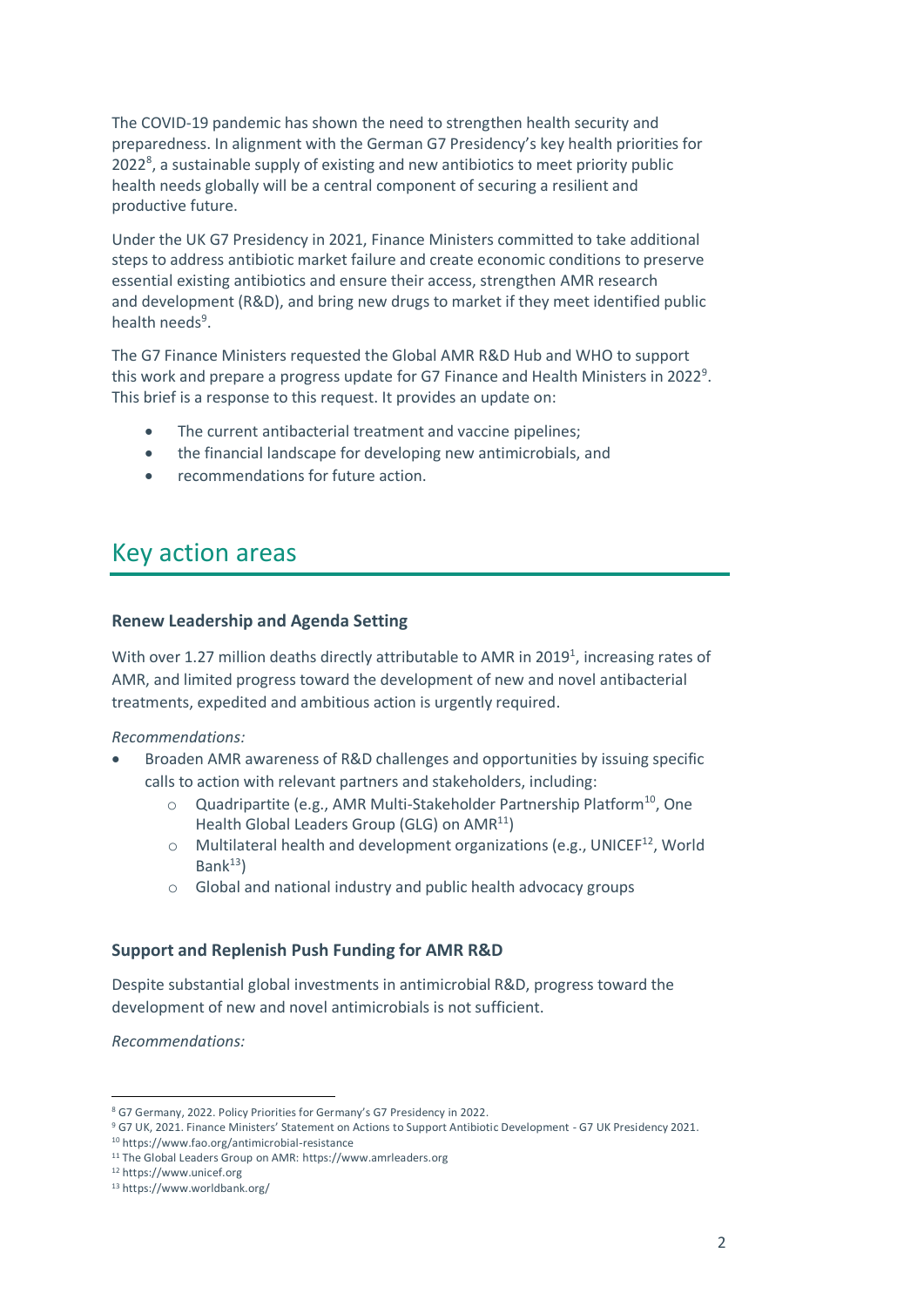- Establish global R&D targets based on patient needs for the investment in the development of new antibacterial treatments and encourage countries to make specific national commitments toward these targets
	- Strengthen R&D targeting priority bacterial pathogens to ensure a steady supply of new antibacterials that address urgent public health needs
	- o Build on significant investment in early stage product development and further support later stage clinical development
	- o Provide coverage across the R&D pipeline and increase the donor base for CARB-X<sup>14</sup> and GARDP<sup>15</sup>

#### **Increase and Coordinate Pull Incentives**

Recognising that push incentives on their own are not sufficient to drive the development of new antimicrobials beyond the R&D phase, concerted and ambitious actions are needed for the development and implementation of pull incentives.

*Recommendations:* 

- <span id="page-3-2"></span><span id="page-3-1"></span>• Implement a coordinated and aligned global pull incentive focusing on urgent public health needs
- Recognising the complexity of agreeing on one concept, countries are urged to prioritise and accelerate efforts to develop and implement economic pull incentives that target priority bacterial pathogens and lead to the development of new and novel antimicrobials
	- o Call on the Global AMR R&D Hub to facilitate sharing of lessons learned and to return with recommendations on coordination opportunities to align global pull incentives

#### **Advance Equity and Access Through AMR Development Cooperation**

Although the development of new and novel antimicrobials should be prioritised, broadening access to existing antimicrobials is also essential.

*Recommendations:* 

- <span id="page-3-0"></span>• Access to priority antibiotics should be taken up as a key factor in mitigating the AMR response
	- $\circ$  G7 countries should consider financing the SECURE<sup>16,17</sup> pilot SECURE is an open model for expanding access to new and existing antibiotics, with potential to act as a pull mechanism for new Reserve antibiotics
- Development cooperation agencies should expand their remits to AMR, including the development of needed new antibacterial treatments (e.g. through the Global Fund to Fight AIDS, Tuberculosis, and Malaria)

<sup>14</sup> https://carb-x.org

<sup>15</sup> https://gardp.org

<sup>16</sup> https://www.who.int/groups/secure-expanding-sustainable-access-to-antibiotics

<sup>17</sup> https://gardp.org/what-we-do/secure/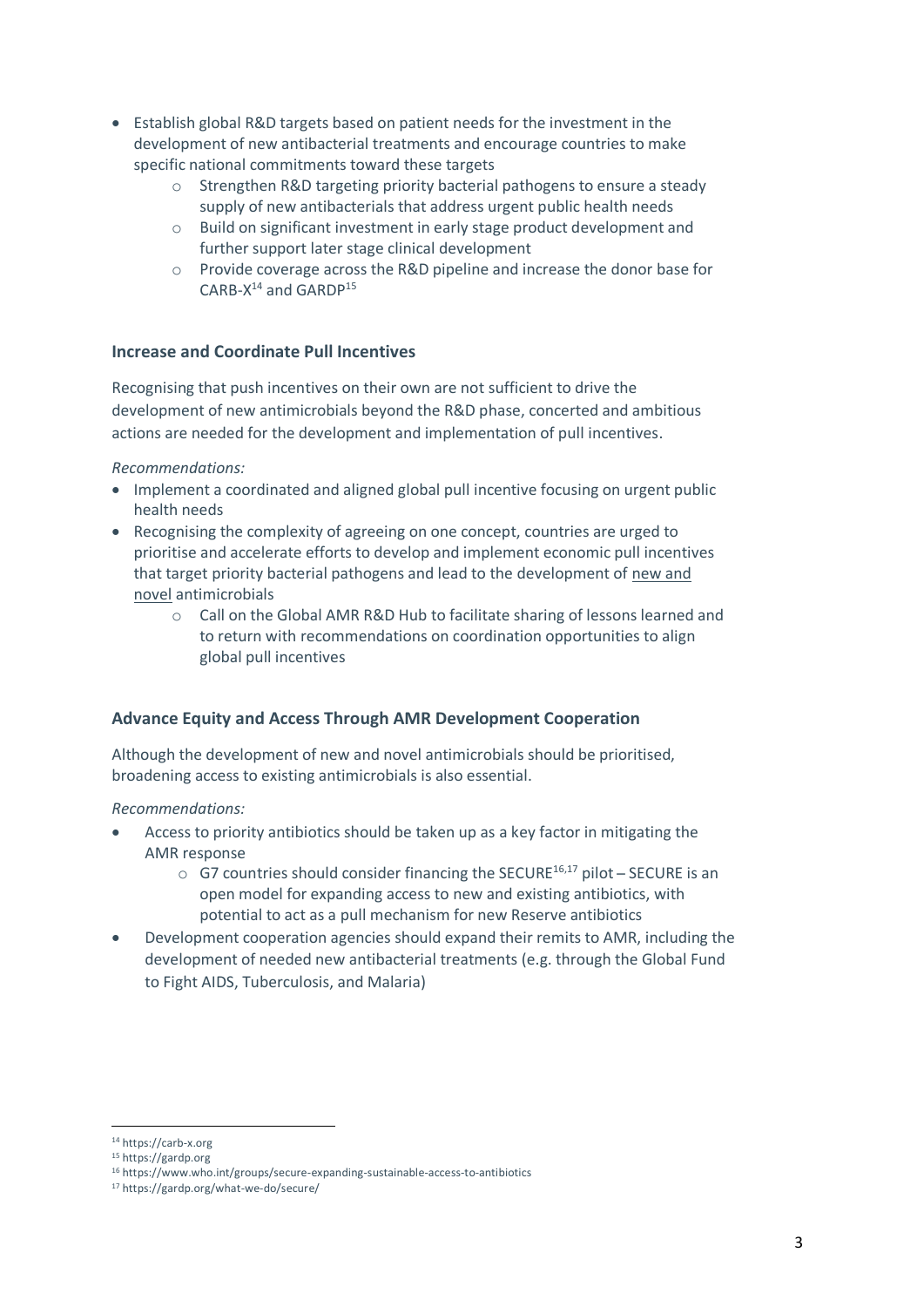## AMRis a global economic threat

The World Bank estimates that if current approaches addressing AMR are not scaled up, a reduction in global GDP of the magnitude seen during the 2008 financial crisis is impending, with the burden of impact felt most in the poorest of countries (**Figure 1**). By 2050, global GDP is predicted to decrease by up to 3.8%, throwing an estimated 28 million people into poverty. The impacts will be felt across multiple sectors, from reductions in global livestock production ( $\downarrow$  7.5%) and global exports ( $\downarrow$  3.8%) to increases in health care costs estimated in the range of 1 trillion  $\text{USD}^3$ [.](#page-1-2)



#### **The economic impact of AMR across countries/regions**

| <b>EU</b>     | 1.5 <sup>18</sup> - 9 billion EUR per year <sup>19,20</sup> - due to increased health expenditure &<br>productivity losses                           |
|---------------|------------------------------------------------------------------------------------------------------------------------------------------------------|
| <b>OECD</b>   | 2.9 trillion USD by $2050^{21}$ - cumulative losses in OECD countries due to AMR                                                                     |
| <b>US</b>     | 55 billion USD per year <sup>22</sup> - 20 billion USD in excess for direct healthcare costs,<br>plus lost productivity $\sim$ 35 billion USD a year |
| <b>CANADA</b> | 120 billion CAD in hospital costs, and 388 billion CAD in lost GDP by 2050 <sup>23,24</sup>                                                          |
| <b>JAPAN</b>  | 55 - 192.47 billion USD in losses per year by $2050^{3,25}$                                                                                          |

*EU – European Union; OECD – Organisation for Economic Cooperation and Development; US – United States of America; EUR – Euros; USD – US dollars; CAD – Canadian dollars*

<sup>&</sup>lt;sup>18</sup> [European Commission, Factsheet 2017 AMR: a major European and Global challenge.](file:///C:/Users/ushal/Desktop/UL%20-%2004.2022/G7%20Report%202022/ec.europa.eu/health/system/files/2020-01/amr_2017_factsheet_0.pdf)

<sup>19</sup> Llor C & Bjerrum L. [Antimicrobial resistance: risk associated with antibiotic overuse and initiatives to reduce the](https://www.ncbi.nlm.nih.gov/pmc/articles/PMC4232501/)  problem. *[Ther Adv Drug Saf.](https://www.ncbi.nlm.nih.gov/pmc/articles/PMC4232501/)* 2014;5(6):229–241.

<sup>20</sup> Prestinaci F, Pezzotti P & Pantosti A. [Antimicrobial resistance: a global multifaceted phenomenon.](https://pubmed.ncbi.nlm.nih.gov/26343252/) *Pathog Glob Health.* [2015;109\(7\):309. doi:10.1179/2047773215Y.0000000030](https://pubmed.ncbi.nlm.nih.gov/26343252/)

<sup>21</sup> Cecchini M, Langer J & Slawomirski L. OECD, 2015[. Antimicrobial Resistance in G7 Countries and Beyond: Economic Issues,](https://www.oecd.org/els/health-systems/Antimicrobial-Resistance-in-G7-Countries-and-Beyond.pdf)  [Policies and Options for Action.](https://www.oecd.org/els/health-systems/Antimicrobial-Resistance-in-G7-Countries-and-Beyond.pdf)

<sup>&</sup>lt;sup>22</sup> U.S. Department of Health and Human Services, CDC, 2013[. Antibiotic resistance threats in the United States; 2013.](https://www.cdc.gov/drugresistance/pdf/ar-threats-2013-508.pdf)

<sup>&</sup>lt;sup>23</sup> Council of Canadian Academies, 2019. When Antibiotics Fail: The Expert Panel on the Potential Socio-Economic Impacts of [Antimicrobial](https://cca-reports.ca/reports/the-potential-socio-economic-impacts-of-antimicrobial-resistance-in-canada/) [Resistance in Canada,](https://cca-reports.ca/reports/the-potential-socio-economic-impacts-of-antimicrobial-resistance-in-canada/) Council of Canadian Academies: Ottawa (ON).

<sup>&</sup>lt;sup>24</sup> Government of Canada, 2022. Challenges in the Antimicrobial Business Model and Potential Incentives to Increase Access [and Promote Innovation: Best Brains Exchange Summary Report.](https://www.canada.ca/en/health-canada/services/publications/drugs-health-products/best-brains-exchange-meeting-antimicrobial-resistance.html#b)

<sup>&</sup>lt;sup>25</sup> [Global Coalition on Aging, 2022. AMR: A Threat to Healthy Longevity and National Security for Japan.](https://globalcoalitiononaging.com/wp-content/uploads/2022/02/GCOA_AMRBrief_Japan_Infographic_20220215.pdf)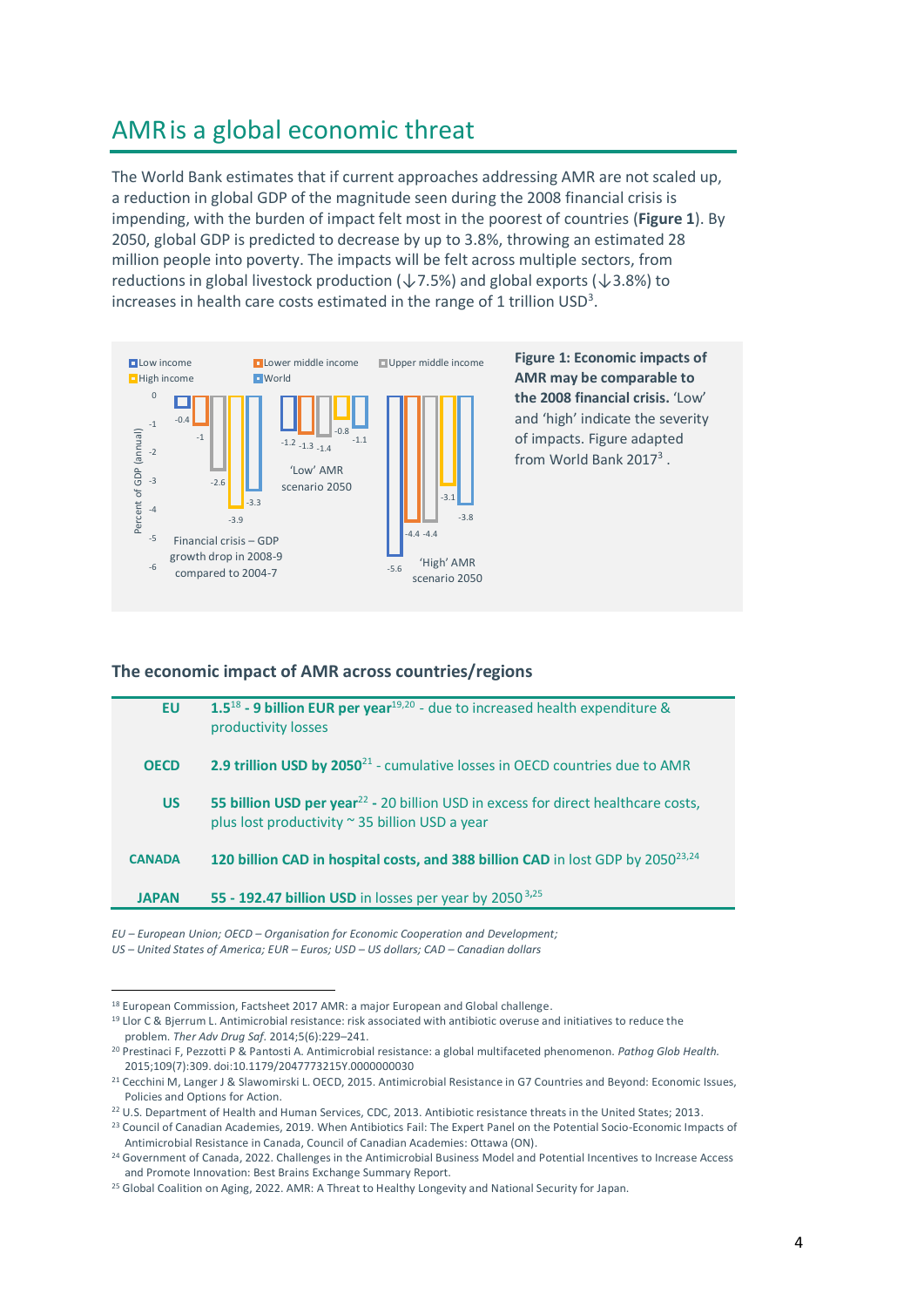## The global antibacterial pipeline

Recently approved antibacterial agents, and those in clinical development, are insufficient to address AMR. Vaccines for some priority pathogens are already on the market or in development, but it is unlikely that they will be the solution for many of the most critical Gram-negative pathogens



<span id="page-5-0"></span>*WHO has been tracking the antibacterial development pipeline against the WHO bacterial priority pathogens<sup>26</sup> since 2017. In 2021, for the first time, WHO conducted a systematic identification of the vaccines in development against the same bacteria.*

#### **Addressing public health needs**

To maximise their impact, any publicly financed R&D initiatives must focus on the most pressing public health needs. It is for that reason that in 2017 the WHO launched its first bacterial priority pathogens list (BPPL)<sup>[26](#page-5-0)</sup>. The BPPL aimed to guide private and public R&D investments through the identification of R&D priorities. The BPPL includes 13 of the most critical drug-resistant bacterial pathogens. Since the WHO BPPL was launched, WHO has regularly used the list to analyse the antibacterial development pipeline. WHO is creating a similar list of fungal priority pathogens of public health importance. It is important that global, regional or national R&D incentives focus on identified public health needs to make the best use of public funds.

#### **The antibacterial treatment pipeline**

<span id="page-5-1"></span>WHO gathers data and analyses all traditional<sup>27</sup> and non-traditional<sup>28</sup> antibacterial agents in development globally. It evaluates to what extent the present pipeline addresses infections caused by priority pathogens and whether drug candidates meet a set of predefined criteria for innovation<sup>29</sup>.

<sup>&</sup>lt;sup>26</sup> World Health Organization, 2017. Prioritization of pathogens to guide discovery, research and development of new [antibiotics for drug-resistant bacterial infections, including tuberculosis. \(WHO/EMP/IAU/2017.12\).](https://www.who.int/publications/i/item/WHO-EMP-IAU-2017.12)

<sup>27</sup> Direct-acting small molecules, e.g. antibiotics

<sup>&</sup>lt;sup>28</sup> Non-traditional agents include bacteriophages or phage-derived enzymes, microbiome-modulating agents, immunomodulating agents and miscellaneous agents.

<sup>&</sup>lt;sup>29</sup> World Health Organization, 2021, 2020 Antibacterial agents in clinical and preclinical development: an overview and [analysis.](https://www.who.int/publications/i/item/9789240021303)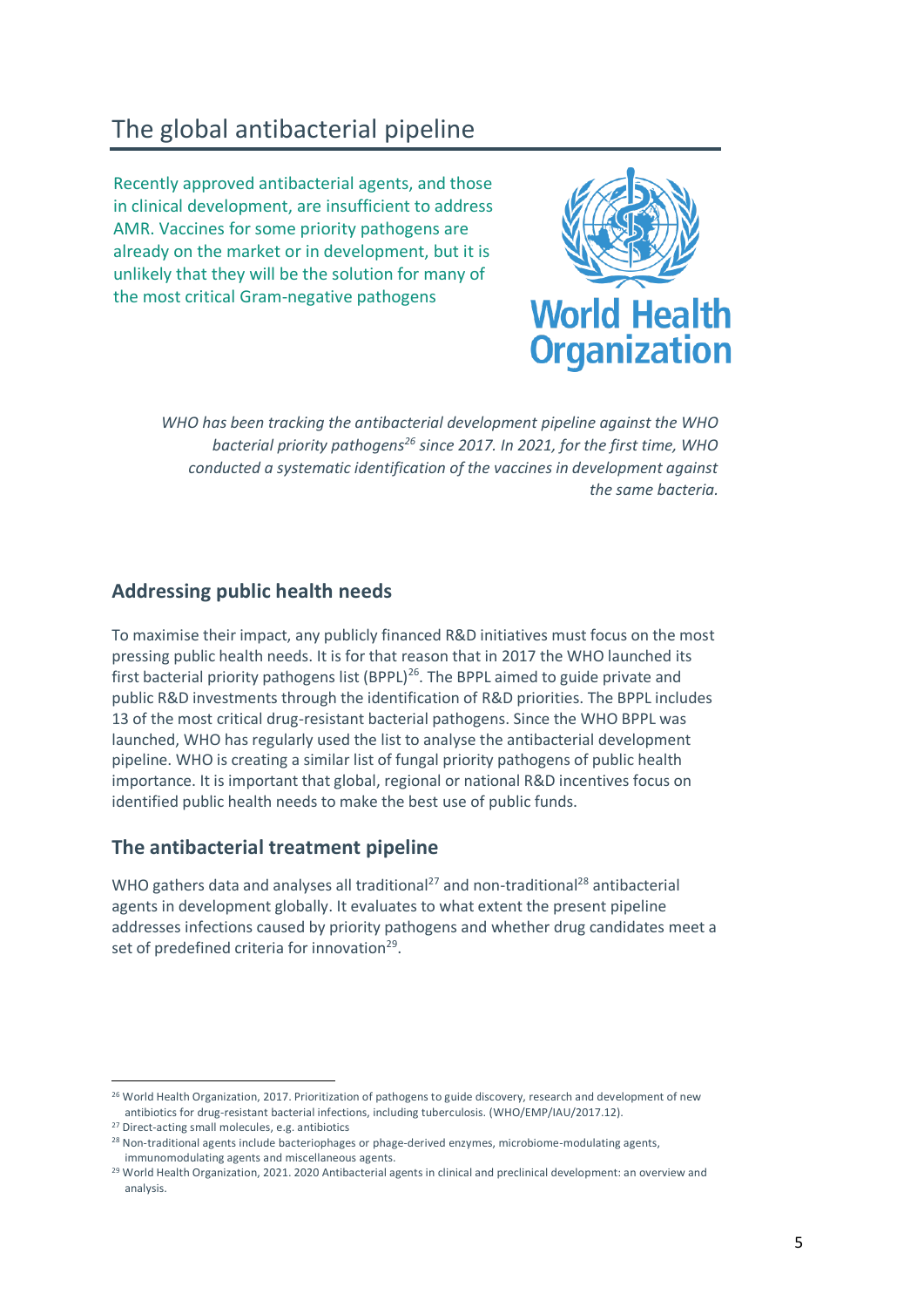

#### **Current pipeline is insufficient to address the challenge of AMR**

The 2021 WHO review of antibacterial agents in clinical and preclinical development<sup>[6](#page-1-3)</sup> concluded that recently approved antibacterial agents, and those in the different stages of clinical development (**Figure 2**), are still insufficient to address antimicrobial-resistant infection emergence and spread. Since 2017, **12 new antibiotics have been approved** by either the US Food and Drug Administration (US FDA) or the European Medicines Agency (EMA). But the majority of these newly approved agents have limited clinical benefit over existing treatment. 10 out of 12 belong to existing antibiotic classes for which resistance mechanisms are established.

Among the recently authorised antibacterial agents, only one compound, cefiderocol, is intended for use against the WHO critical pathogens CRAB (carbapenem-resistant *Acinetobacter baumannii*) and CRPA (carbapenem-resistant *Pseudomonas aeruginosa)* in addition to carbapenem-resistant *Enterobacterales* (CRE).

The **current clinical antibacterial pipeline** contains 79 antibiotics and/or combinations that include at least one new therapeutic entity. Of the 45 traditional antibiotics, 27 (60%) are reported to be active against the WHO bacterial priority pathogens, 13 (28%) against *M. tuberculosis* and 5 (11%) against *C. difficile* (**Figure 3**).

The analysis of the 27 antibiotics under development against WHO bacterial priority pathogens finds that:

- o 6 fulfil at least one of the WHO innovation criteria;
- o of these 6 "innovative compounds", only 2 are active against at least one multidrug-resistant (MDR) Gram-negative bacterium from the "critical" category (i.e., CRAB, CRPA, CRE); and over 40% (13/27) are β-lactam and βlactamase inhibitor (BLI) combinations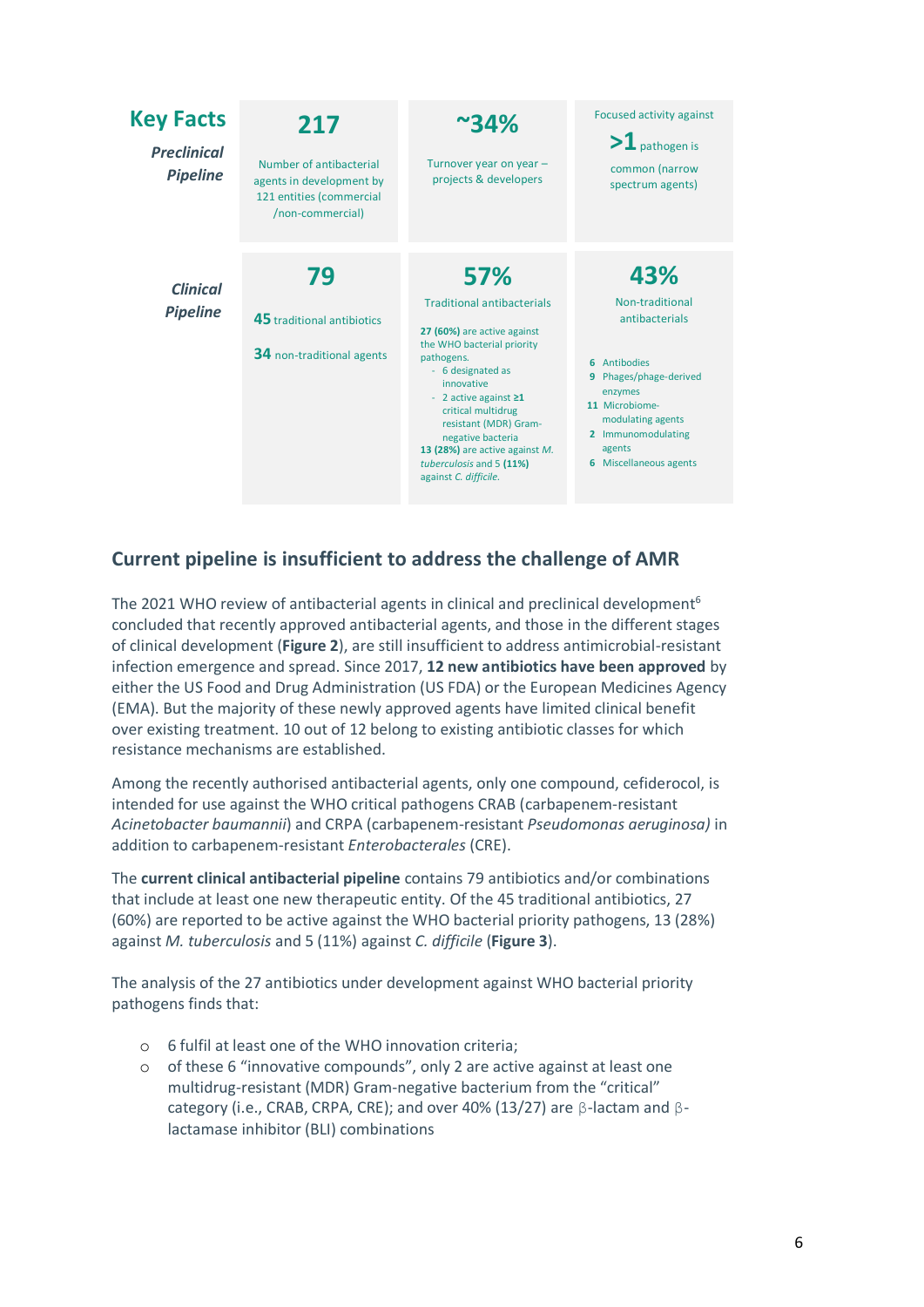Of the 45 traditional antibacterials, 7 new products entered the clinical pipeline since the last report<sup>[29](#page-5-1)</sup>, and 6 were either discontinued or there was no recent available information about them*.*

Of the 34 non-traditional antibacterials, 6 are antibodies, 9 are bacteriophages or phagederived enzymes, 11 are microbiome-modulating agents, 2 are immunomodulating agents and 6 are grouped as miscellaneous agents.

There are 121 commercial and non-commercial entities developing 217 antibacterial agents that are in the **preclinical stage**. Turnover of projects and developers from one year to another is generally high with about one-third of developing projects being stopped and one-third of new projects coming in. Overall, the preclinical pipeline is diverse and is benefitting from initiatives such as CARB-X. However, most of these projects will fail due to economic and scientific challenges, in particular for the new innovative approaches.



**Figure 2: Traditional and non-traditional antibacterials by clinical development phase (phases 1–3 and NDAs).** NDAs: New Drug Applications.

**Figure 3: Traditional and non-traditional antibacterials in clinical development (phases 1–3 and NDAs) by the intended target.** NDAs: New Drug Applications. TB = Tuberculosis

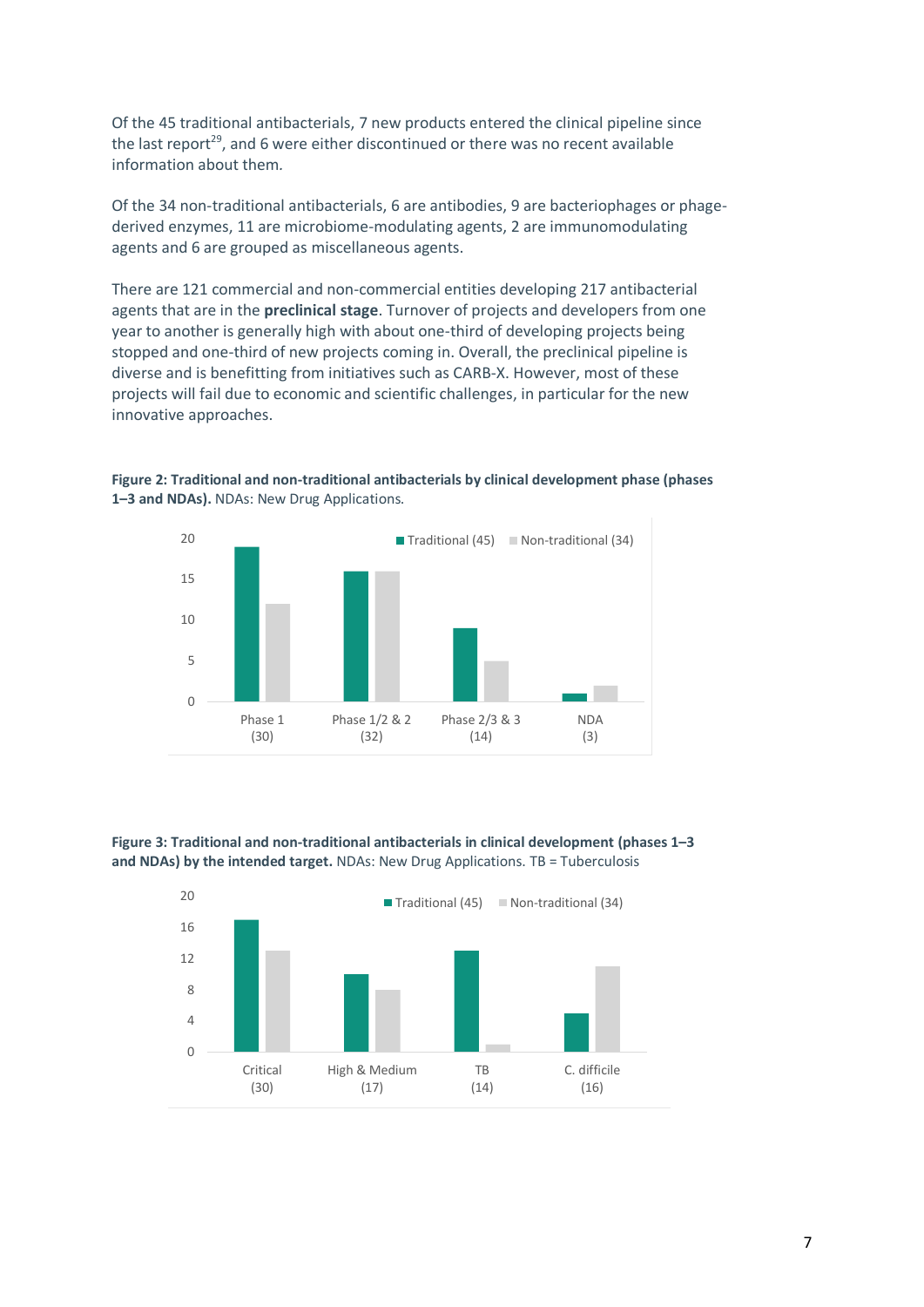#### **Antibacterial vaccines in development**



**95** candidates in PRECLINICAL development

targeting 2017 WHO Bacterial Priority Pathogens + *Clostridioides difficile* and *Mycobacterium tuberculosis*.

Vaccines can be highly effective tools in combating AMR as they reduce the incidence of both resistant and susceptible infections as well as reduce inappropriate use of antibiotics by preventing other (viral) infections. The forthcoming WHO report on vaccines against WHO bacterial priority pathogens provides a clear picture of what vaccines are in development and for which pathogens one can realistically expect to see vaccines coming to the market soon.

**Vaccine Feasibility Class A (very high):** Constitutes AMR priority pathogens for which licensed vaccines already exist. This includes: *Salmonella enterica* ser. Typhi*, S. pneumoniae*, and *Haemophilus influenzae* type b (Hib).

*Recommendation:* Global coverage of authorised vaccines should be increased in line with WHO immunisation targets to maximise the impact on AMR.

**Vaccine Feasibility Class B (high):** Constitutes AMR priority pathogens for which a vaccine candidate is in late-stage development (phase 3) and vaccines would be suitable to target AMR infections caused by these priority pathogens in the coming years. This includes: ExPEC (extraintestinal pathogenic *Escherichia coli*)*, S. enterica ser.* Paratyphi A, *N. gonorrhoeae, M. tuberculosis*, and *C. difficile*.

*Recommendation:* Accelerate the development of a vaccine for these pathogens.

**Vaccine Feasibility Class C (moderate):** Constitutes AMR priority pathogens for which a vaccine candidate has either been identified in early clinical trials, or been identified as a feasible vaccine target during expert review. For these pathogens, vaccines may be feasible solutions to target AMR infections. These pathogens are associated with moderate feasibility of vaccine development and include ETEC (enterotoxigenic *Escherichia coli*), *K. pneumoniae*, NTS (nontyphoidal *Salmonella*)*, Campylobacter* spp*.*, and *Shigella* spp.. Given the early stages of development, no vaccine will be available on the market soon.

*Recommendation:* Continue the development of a vaccine for these pathogens and expand knowledge of the potential for vaccine use and impact and other tools to combat the AMR threat.

**Vaccine Feasibility Class D (low):** Constitutes AMR priority pathogens for which no vaccine candidate has been identified in clinical development and therefore vaccines are not a feasible solution to target AMR infections in the foreseeable future. These pathogens are associated with low feasibility of vaccine development and include the priority pathogens *A. baumannii*, *P. aeruginosa*, *Enterobacter* spp., *E. faecium, S. aureus,*  and *H. pylori*. Research and investment should explore alternative methods of control, including treatments and effective infection prevention, and should ensure access to clean water, and adequate sanitation and hygiene facilities. This is even more urgent as the drug development pipeline for *A. baumannii* and *P. aeruginosa* is also currently insufficient to adequately address the burden posed by these critical pathogens.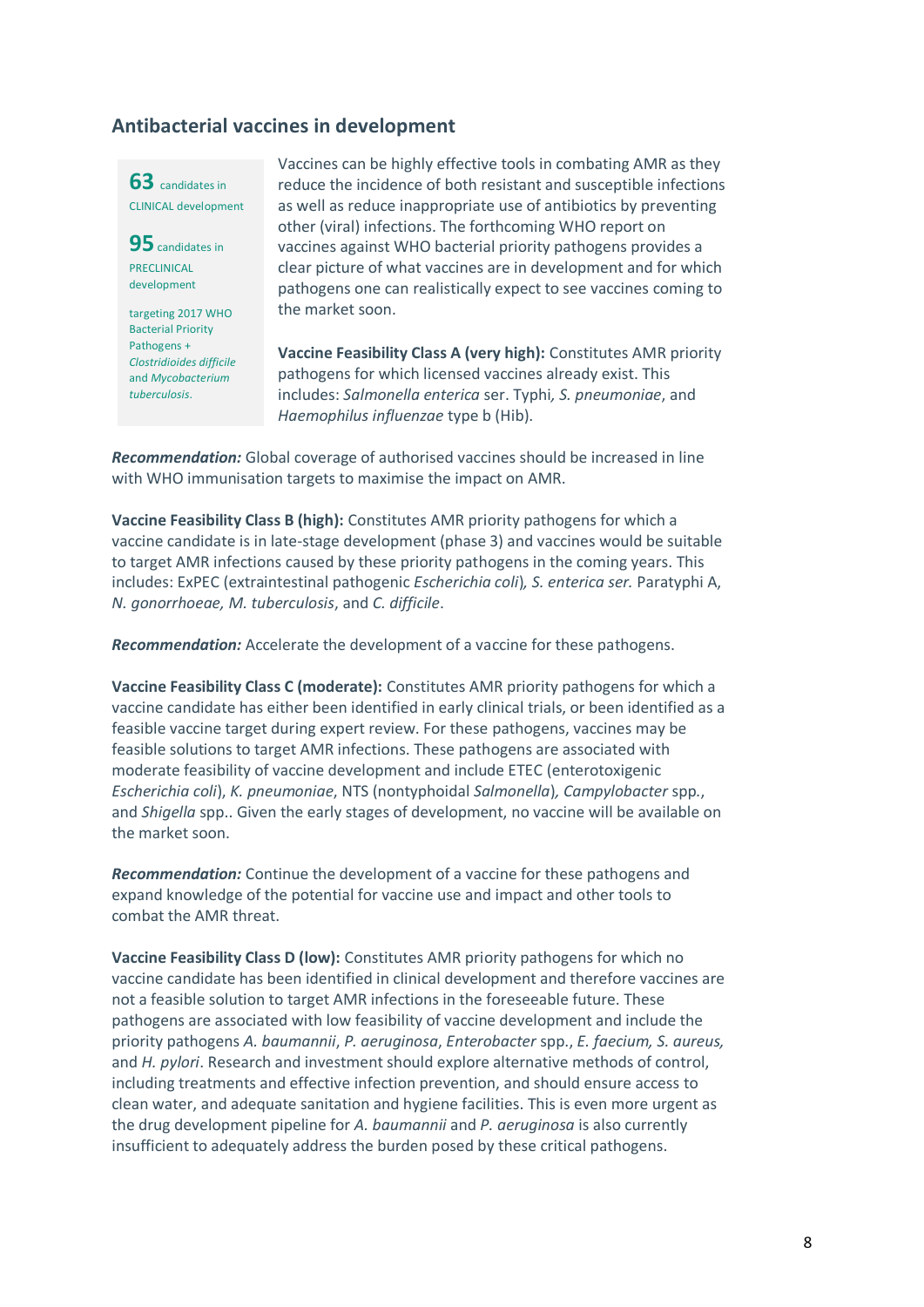*Recommendation:* Focus on other prevention and control tools to combat AMR threats linked to these priority pathogens.

Overall, the G7 countries should work towards increasing the coverage of existing vaccines globally and foster and invest in vaccine development for the Class B pathogens in particular using existing mechanisms and organisations. For some of the most critical Gram-negative pathogens such as *A. baumannii* and *P. aeruginosa,* investing in the prevention and development of new treatments currently is more promising than the vaccine pathway.

## The financial landscape for developing new antibacterials

#### Pushing towards innovation

<span id="page-9-0"></span>Since 2017, public and philanthropic investments in AMR R&D globally have reached >9 billion USD<sup>30</sup>. A sizeable fraction (41%, 3.8 bn USD) has been directed towards product-related  $R&D^{31}$  – with a focus on therapeutic products (e.g., antibiotics), which attracts up to three times more public funding than diagnostics and vaccines $32$  – despite their acknowledged and integral role in the AMR response<sup>33</sup>.

With respect to public funding, the G7 is a leading financial contributor to product-related AMR R&D (65% of the total, ~2.5 bn USD; ~90% incl. EU), including supporting a range of initiatives to accelerate the development and market entry of needed new antimicrobials (e.g., through CARB-X, GARDP & InnovFin<sup>34</sup>). Contributions to CARB-X and GARDP alone are dominated by G7 countries (97% of funding<sup>[30](#page-9-0)</sup>), with the United States of America (US), United Kingdom (UK) and Germany (DE), providing the highest financial contributions.

## **GLOBAL AMR R&D HUB**

#### **Current barriers to R&D and market entry of antibacterials**

- High cost of research and clinical development for complex research (diverse pathogens involved)
- Scientifically challenging to find new sustainable ways to tackle Gram-negative bacteria
- Low return on investment from sales of new Reserve antibiotics
- Unclear market potential for antibacterials

<sup>&</sup>lt;sup>30</sup> Values based on data from the Global AMR R&D Hub's [Dynamic Dashboard](https://dashboard.globalamrhub.org/reports/investments/overview) (>12,300 AMR R&D projects)

 $31$  Product-related = therapeutics, diagnostics, vaccines, promotants, preventatives

<sup>32 &#</sup>x27;Therapeutics', also includes therapeutic vaccines - se[e Global AMR R&D Hub categories.](https://globalamrhub.org/wp-content/uploads/2021/05/Dynamic-Dashboard-Categories-and-Definitions_28042021.pdf)

<sup>33</sup> Micoli F, Bagnoli F, Rappuoli R et al. The role of vaccines in combatting antimicrobial resistance. *Nat Rev Microbiol* 19, 287–302 (2021)[. https://doi.org/10.1038/s41579-020-00506-3](https://doi.org/10.1038/s41579-020-00506-3)

 $34$  European Investment Bank Group, InnovFin – EU Finance for Innovators:

<https://www.eib.org/en/products/mandates-partnerships/innovfin/index.htm>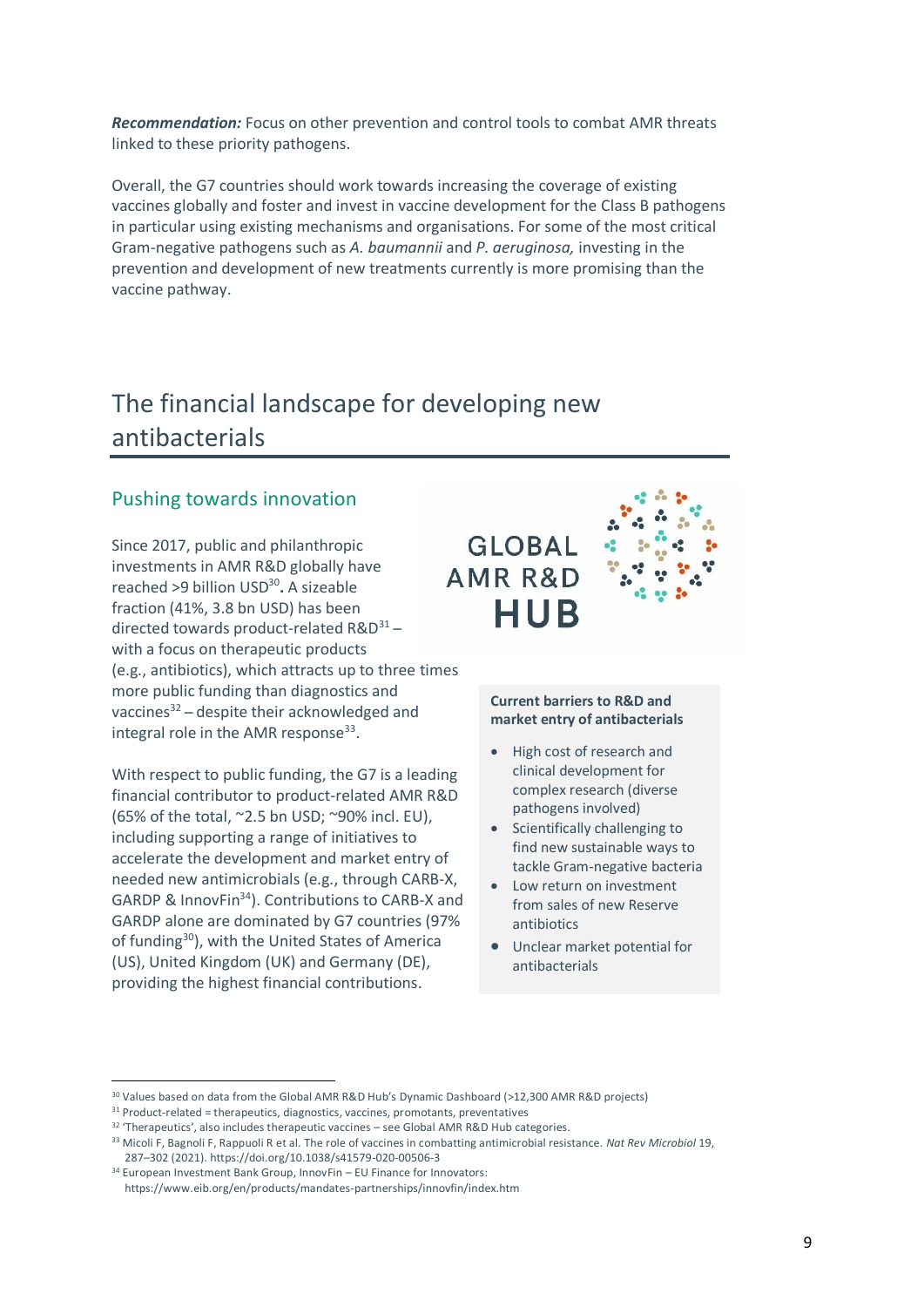<span id="page-10-1"></span><span id="page-10-0"></span>Private sector funding of AMR-related R&D is estimated at  $\approx$  1.8 bn USD annually<sup>35</sup>, but due to the lack of dependable returns and high development costs associated with antibiotics (1-2 bn USD per antibiotic, including the cost of failure), more profitable areas are favoured. This is exemplified by the sizable venture capital interest in oncology, with 17 times more funding for oncology companies as compared to antibacterial investment over the last decade (26.5 bn USD vs 1.6 bn  $USD - US$  only)<sup>36</sup>. Initiatives such as the AMR Action Fund $37$  signal a commitment by the pharmaceutical sector, but even with the substantial proposed investment of  $\sim$  1 bn USD – plus further public and philanthropic support – only two to four antibiotics are expected to reach the market by 2030 – a number that is insufficient to mitigate the growing AMR challenge we are facing globally<sup>1</sup>[.](#page-1-1)

**All countries are called upon to support and replenish push funding for AMR R&D, including extending the donor base for CARB-X and GARDP** 

Push incentives across the pipeline have contributed significantly to mitigating the challenges associated with antibacterial development, but are not sufficient as long as the market does not sustain new Reserve antibiotics (based on the WHO Access, Watch, Reserve categorisation<sup>38</sup>). Policies are required that reward successful R&D and stimulate a sustainable and innovative ecosystem.

*Recommendation:* All countries need to strengthen R&D targeting priority bacterial pathogens to ensure a steady supply of new antibacterial treatments or agents that address public health needs. The significant investment in early stage product development should be leveraged and later stage clinical development further supported. To achieve coverage across the R&D pipeline, the donor base for CARB-X and GARDP should be expanded ensuring a more sustainable source of funding.

#### Pushing & pulling in the same direction?

Stakeholders across the development continuum are calling for mechanisms that would create a more viable market for new antibiotics through market incentives – so called pull mechanisms<sup>[35,](#page-10-0)[36,3](#page-10-1)9,40</sup>. Extensive literature has highlighted the importance that such incentives should not be linked to volume of sales, but to delink revenue from volumes sold – due to the need to use new Reserve antibiotics sparingly to avoid the development of resistance.

International alignment on how the public sector should reward successfully developed products that address urgent public health needs remains a challenge. While there is a need for a global pull incentive, the heterogeneity of health systems seems to preclude a singular global solution at this moment in time. A second-best option would be sizeable aligned national or regional pull incentives. G7 countries and others are in various stages

<sup>&</sup>lt;sup>35</sup> [AMR Industry Alliance, February 2022. Progress Report: AMR Industry Alliance 2021 Survey.](https://www.amrindustryalliance.org/wp-content/uploads/2022/01/AMRIA_progress-report_FINAL.pdf)

<sup>36</sup> [Thomas D, CFA & Wessel C. BIO Industry Analysis, 2022. The State of Innovation in Antibacterial Therapeutics.](https://www.bio.org/sites/default/files/2022-02/The-State-of-Innovation-in-Antibacterial-Therapeutics.pdf)

<sup>37</sup> AMR Action Fund[: https://www.amractionfund.com](https://www.amractionfund.com/)

<sup>&</sup>lt;sup>38</sup> WHO 2021, 2021 AWaRe classification: WHO access, watch, reserve, classification of antibiotics for evaluation and [monitoring of use.](https://www.who.int/publications/i/item/2021-aware-classification)

<sup>39</sup> [IFPMA, 2021. Policy Position: Global Principles on Incentivizing Antibiotic R&D.](https://www.ifpma.org/wp-content/uploads/2021/02/IFPMA-Global-Principles-on-Incentivizing-Antibiotic-RD.pdf)

<sup>40</sup> [BEAM Alliance, 2022. Pull incentive mechanisms suitable for SMEs developing AMR products in Europe.](https://beam-alliance.eu/wp-content/uploads/2022/01/beam-proposal-eu-incentives.pdf)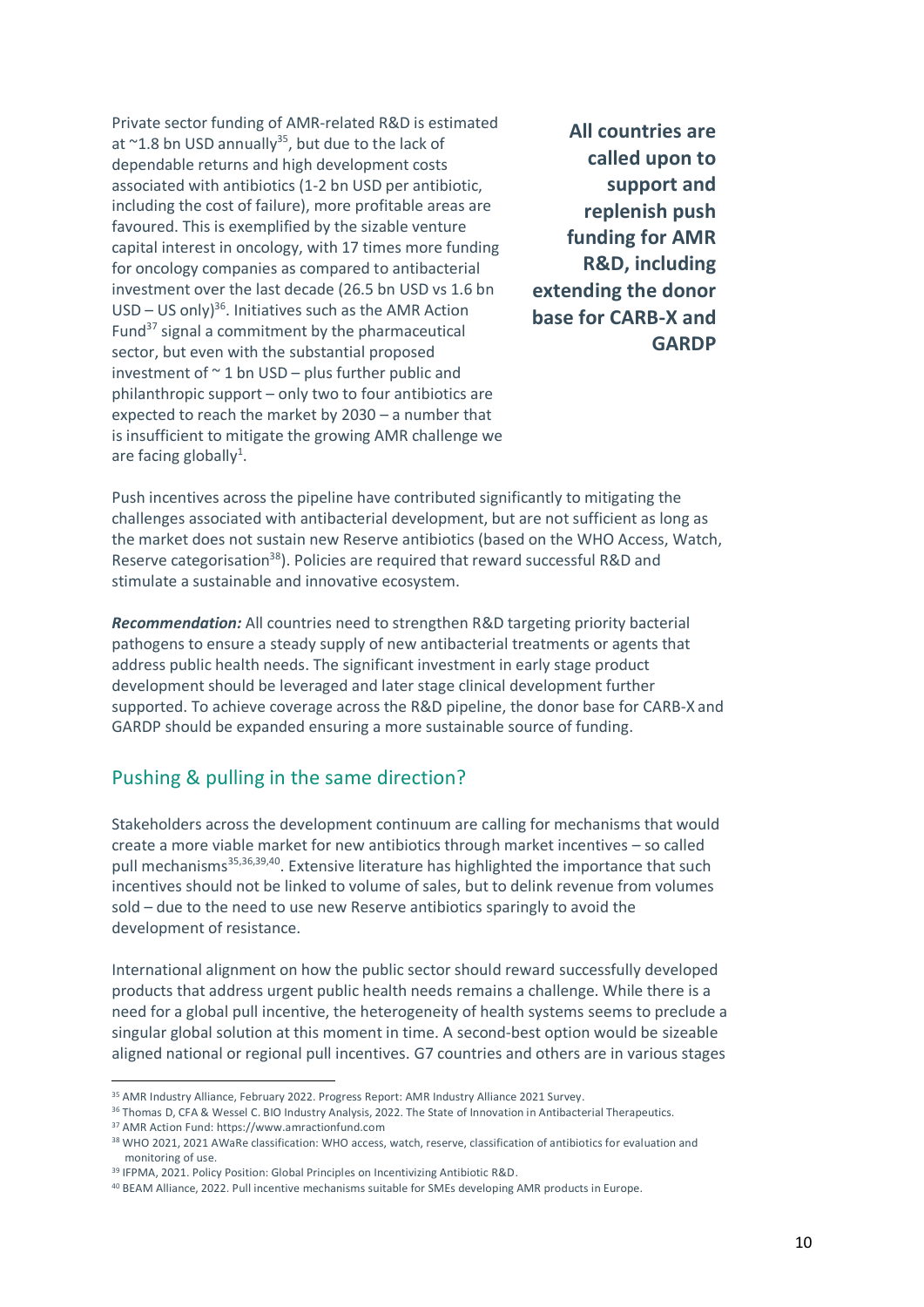of proposing, testing and implementing such measures – from higher pricing mechanisms to subscription model pilots. A summary of the key characteristics of the different models piloted and proposed, plus stakeholder perspectives collated by the Global AMR R&D Hub, is provided in **Table 1**.

<span id="page-11-2"></span>A recent study entitled, 'The Case for a Subscription Model to Tackle Antimicrobial Resistance'<sup>41</sup> has rated a range of pull incentive models – *Subscription Model, Market Entry Rewards & higher Monetary Prizes, Ongoing Revenue Incentives, Exclusivity Extensions and Accelerated Approval & Priority Review Vouchers* – against six key success factors. The study was conducted by the Boston Consulting Group and mandated by the World Economic Forum, Wellcome, and the Novo Nordisk Foundation. Their evaluation concluded that the **Subscription model** – which guarantees a minimum revenue for a set period or fixed annual revenue delinked from sales volume in return for a sufficient supply guarantee – shows many advantages and is an option to create a viable and sustainable system for the development of new antibiotics. The key recommendations from this study cover a call for countries to progress their efforts to identify feasible national mechanisms to implement pull incentives, including the necessary legal and health technology assessment (HTA) frameworks, and obtaining a collective understanding across nations on paying for access as opposed to volume. Moreover, the study proposed a minimum pull incentive per novel antibiotic of between 2 bn and 3 bn USD, paid out over five to ten years. This aligns with recent work<sup>42</sup> that estimates a combination of push and pull incentives totalling several billion USD per antibiotic are required globally. For a fully delinked subscription programme – such as the UK's subscription model<sup>43</sup> – the study by Outterson and colleagues<sup>[42](#page-11-0)</sup> suggests that an optimal amount of between 2.2 bn and 4.8 bn USD is required, with a best estimate of  $3.1$  bn  $USD<sup>42</sup>$  $USD<sup>42</sup>$  $USD<sup>42</sup>$ .

<span id="page-11-3"></span><span id="page-11-1"></span><span id="page-11-0"></span>In addition, the Global AMR R&D Hub's studies of available national health system tools<sup>44</sup> and modelling of global patient needs and market potential of priority antibiotics and diagnostics<sup>7</sup>[,](#page-1-4) provide a quantitative basis to guide current thinking on activities to support the development of antibiotics (and diagnostics). Resulting recommendations from these studies include a call to adapt existing health system tools e.g., national-level reform of pricing and reimbursement, in combination with additional pull support measures, such as a revenue guarantee, to reach the scale of return on investment attractive to private developers and investors (**Figure 4**).

Other options to multiply the impact of pull incentives have also recently been suggested, including a blended capital fund offering financing adjusted to the changing capital needs of an antibiotic as it moves through development, and an 'antibiotic bond', in which committed subscription payments would provide the capital to pay back investors. See <sup>45</sup> for further information. The benefits of these mechanisms have not been assessed for this report.

<sup>41</sup> [Boluarte T & Schulze U. BCG, 2022. The Case for a Subscription Model to Tackle Antimicrobial Resistance.](https://www.bcg.com/publications/2022/model-for-tackling-antimicrobial-resistance)

<sup>42</sup> Outterson K[. Estimating The Appropriate Size Of Global Pull Incentives For Antibacterial Medicines.](https://pubmed.ncbi.nlm.nih.gov/34724432/) *Health Aff [\(Millwood\)](https://pubmed.ncbi.nlm.nih.gov/34724432/)*. 2021 Nov;40(11):1758-1765. doi: 10.1377/hlthaff.2021.00688. PMID: 34724432.

<sup>43</sup> [NICE, 2022. Models for the evaluation and purchase of antimicrobials: https://www.nice.org.uk/about/what-we](https://www.nice.org.uk/about/what-we-do/life-sciences/scientific-advice/models-for-the-evaluation-and-purchase-of-antimicrobials)[do/life-sciences/scientific-advice/models-for-the-evaluation-and-purchase-of-antimicrobials](https://www.nice.org.uk/about/what-we-do/life-sciences/scientific-advice/models-for-the-evaluation-and-purchase-of-antimicrobials)

<sup>44</sup> [Global AMR R&D Hub, 2021. Novel Policy Options for reimbursement, pricing and procurement of AMR Health](https://globalamrhub.org/our-work/studies/studies-gesundheit-osterreich-forschungs-und-planungs-gmbh/)  [Technologies.](https://globalamrhub.org/our-work/studies/studies-gesundheit-osterreich-forschungs-und-planungs-gmbh/)

<sup>45</sup> [Milken Institute, 2022. Models for Financing Antibiotic Development to Address Antimicrobial Resistance.](https://milkeninstitute.org/report/antimicrobial-resistance-antibiotic-development)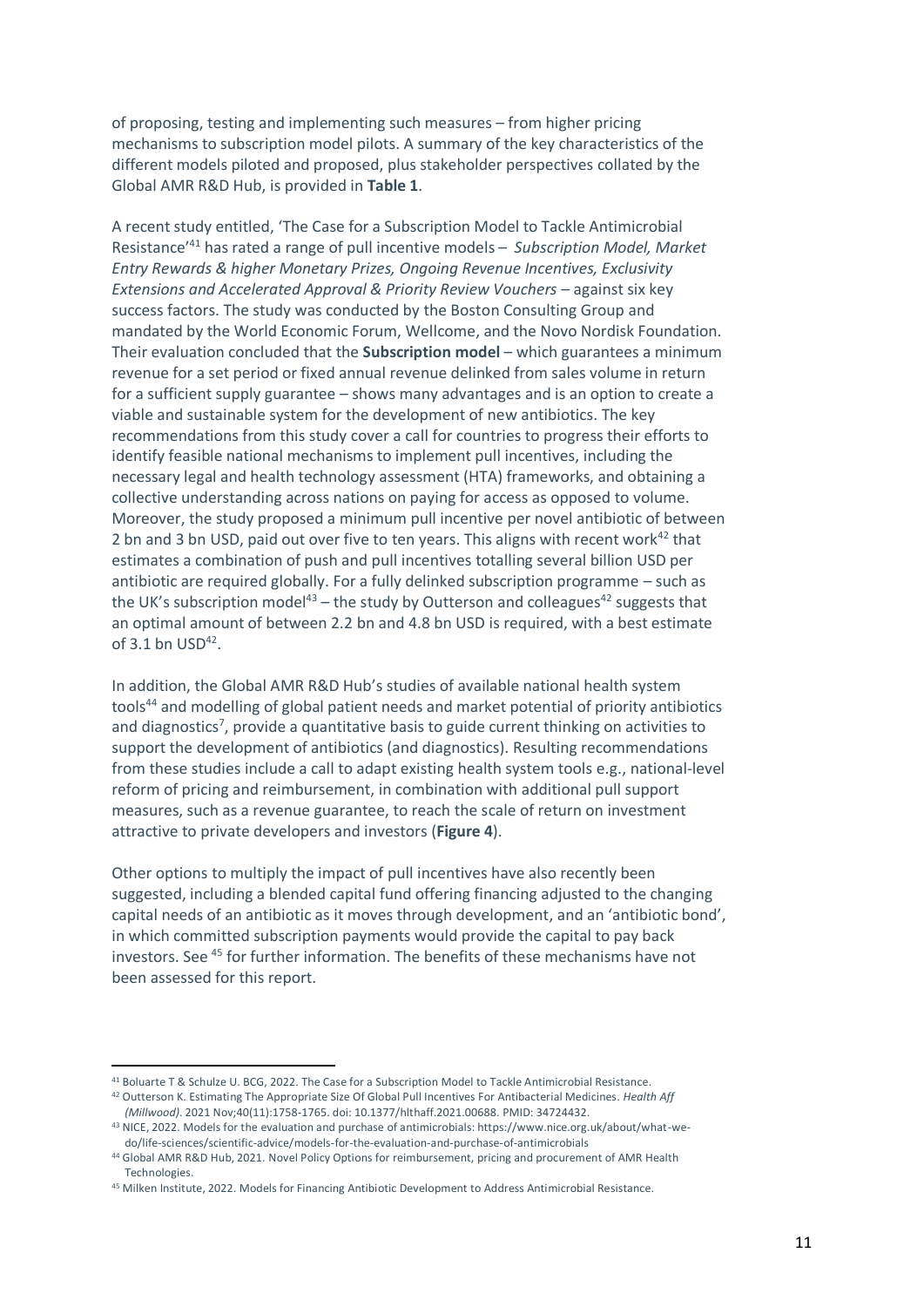

**Figure 4: Market potential of priority antibiotics.** See ref. [7.](#page-1-4) Economic modelling of priority antibiotics indicates supplementary market intervention is required to both bolster and secure the market – higher pricing of antibiotics alone is likely to be insufficient to reach scale of revenue attractive for investors. Revenue/volume guarantee could have merit as a supplementary intervention. Epidemiological forecasts of MDR Gram-negative blood stream infections & pneumonia conducted within this study also highlight growing access issues in areas of highest patient need. *Conceptual representation only.*

#### Ensuring access to priority antibiotics

The Global AMR R&D Hub's studies<sup>[7](#page-1-4)</sup> also highlighted a worsening access gap, whereby effective antibiotics are not available in the parts of the world at scale, where the need is most dominant and growing most rapidly. With need spread thinly across many national markets, access is forecast to be precarious in low and middle income countries (LMICs), but also in some high-income countries (HICs). There is the need therefore for cooperation and further engagement across countries, donor agencies and private-public partners to ensure access to priority antibiotics (and diagnostics) to those with the greatest need. The SECURE<sup>[16](#page-3-0)</sup> initiative has recently been proposed as a mechanism for expanding sustainable access to antibiotics (see Info box).

#### **SECURE** - **Expanding Sustainable Access to Antibiotics**

<span id="page-12-0"></span>SECURE $16,17$ , a collaborative initiative developed by GARDP and WHO with the support of other international organisations, aims to accelerate access to new and existing antibiotics. It aims to act not only as an access mechanism but also to strengthen the current market for antibiotics and expand the evidence base for clinical utility of new antibiotics. The more countries that join and support SECURE, the more it will act as a pull mechanism for new Reserve antibiotics. The model is open, which means countries would not need to change their national systems, but would allow pooling of demand and expanded access to new antibiotics.

*Recommendation:* Overall, a global pull incentive would be preferable. However, the complexity of aligning on one concept is recognised and countries are urged to pursue their own initiated efforts to implement new innovative delinked models, such as the UK subscription model pilot<sup>[43](#page-11-1)</sup> or as proposed within the US Pasteur Act<sup>46</sup>. Reimbursement reforms, including those in France and Germany (see **Table 1**), are positive developments, but provide lower financial incentives as they don't overcome the challenge of low

<sup>46</sup> S.2076 – PASTEUR Act of 2021, 117th Congress (2021-2022), USA. Available online: [https://www.congress.gov/bill/117th](https://www.congress.gov/bill/117th-congress/senate-bill/2076/text)[congress/senate-bill/2076/text](https://www.congress.gov/bill/117th-congress/senate-bill/2076/text)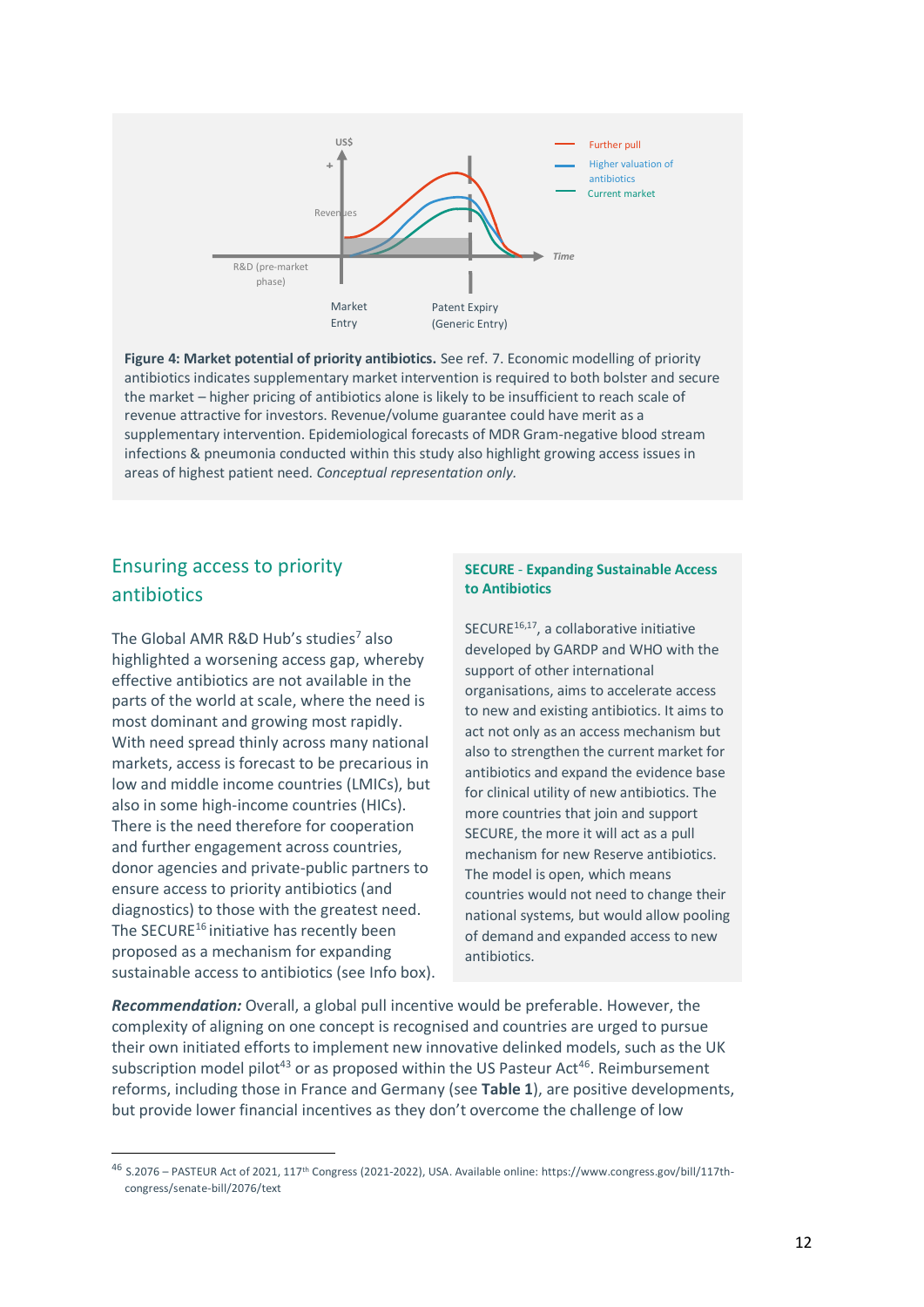volumes of Reserve antibiotics. Aligned efforts are strongly recommended, based on shared insights and experiences across countries. The Global AMR R&D Hub could be used as a platform to facilitate sharing of lessons learned and co-ordination of these activities. In terms of access to new and existing antibiotics, the G7 should consider financing the SECURE pilot project.

#### Cooperation is key

Further engagement across the existing global health and AMR architectures, such as the Global Fund and theGLG on AMR, will facilitate further strengthening of collective efforts to mitigate the AMR challenge. Existing capacities and infrastructure, such as those available for HIV, tuberculosis and malaria, should be leveraged in this context. In tandem, the remit of development cooperation agencies can be expanded to encompass AMR, including the development of antibiotics. In particular, the GLG (see below) advocates for multi-sectoral collaboration to enhance R&D of new antimicrobials (particularly antibiotics). This includes seeking specific commitments from governments on push and/or pull incentives with defined timelines.

*Recommendation:* Make AMR a development cooperation issue.

#### **Global Leaders Group on AMR ̶Priority on AMR R&D**

- Increased, effective and affordable innovations across all sectors and stakeholders;
- A sustainable pipeline;
- Specific commitments by governments and the private sector to advance policies that attract sustainable, long-term R&D investments;
- Mechanisms that recognise the value of novel antimicrobials and systems that enable appropriate patient access;
- Increased government commitments to specific push and/or pull incentives; and
- **Ask to G7 Presidency to support financial incentives and mechanisms, with a defined timeline.**

#### **Key Asks to G7 Presidency:**

- 1. Commit to fully fund their own national action plans on AMR;
- 2. Contribute to fund multi-sectoral national action plans of resource limited countries through support to existing financial structures;
- 3. Financially support the Multi-Partner Trust Fund for AMR;
- 4. Support financial incentives and mechanisms for the development of new antimicrobials (particularly antibiotics), vaccines, diagnostics, waste management tools, and safe and effective alternatives to antimicrobials, with a defined timeline; and
- 5. Follow through on their existing AMR commitments and monitor their progress annually.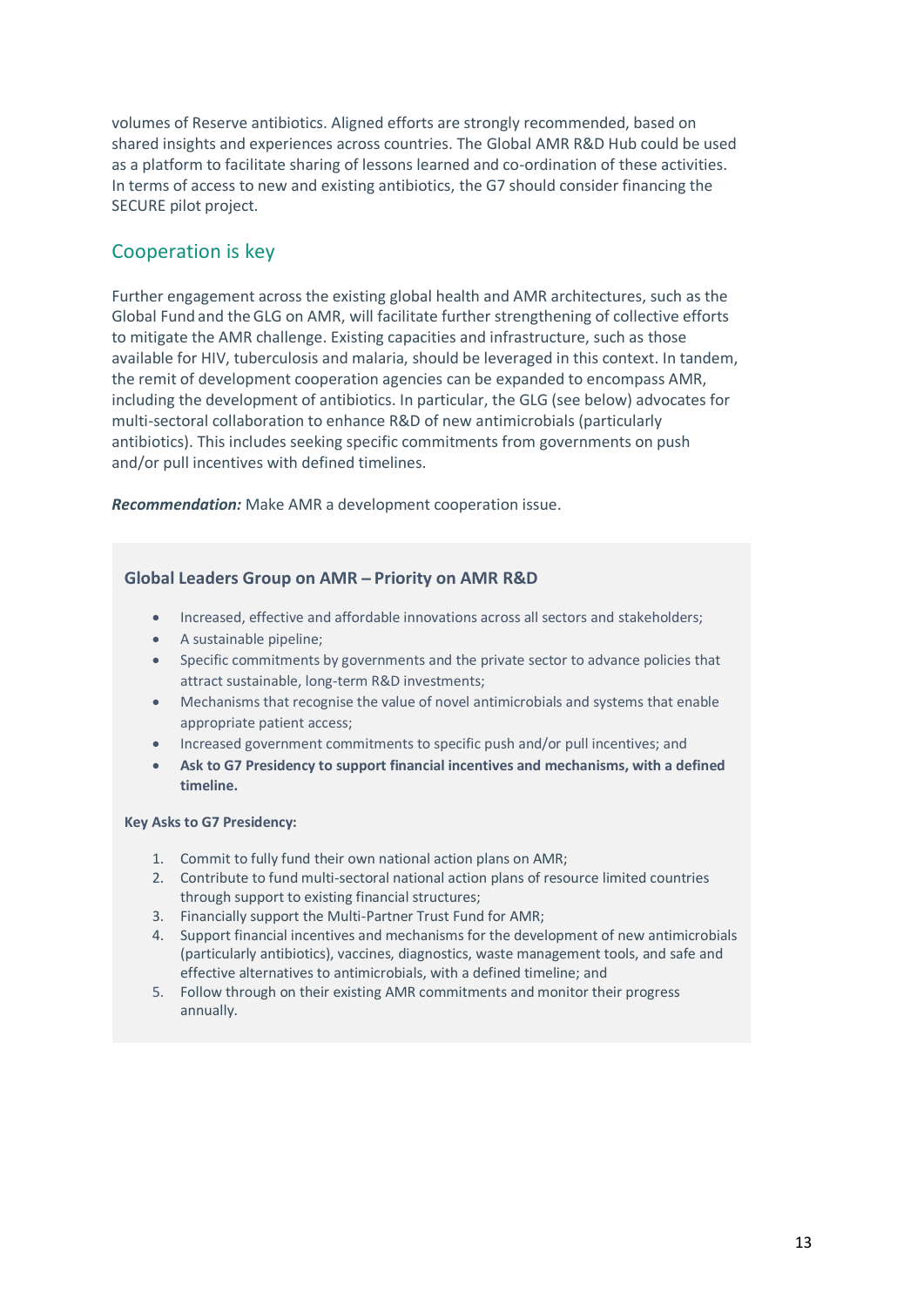## Thinking Ahead – Acting Together

There is a range of successful initiatives across G7 countries to strengthen antibiotic R&D and bring new drugs to market<sup>9</sup>. Some progress has been made to overcome the economic challenges following the approval of new antibiotics and to keep them alive on the market. However, these efforts remain ad hoc, small scale and initiated by just a few countries globally, and they are not yet sufficient to create a healthy market for new antibiotics. Leveraging the momentum gained during the UK's G7 Presidency<sup>9</sup>, and aligning with the German Presidency's priorities<sup>8</sup>, the time is now to increase these efforts.

**See page 2-3 for an overview of key action areas and recommendations from the Global AMR R&D Hub & WHO.**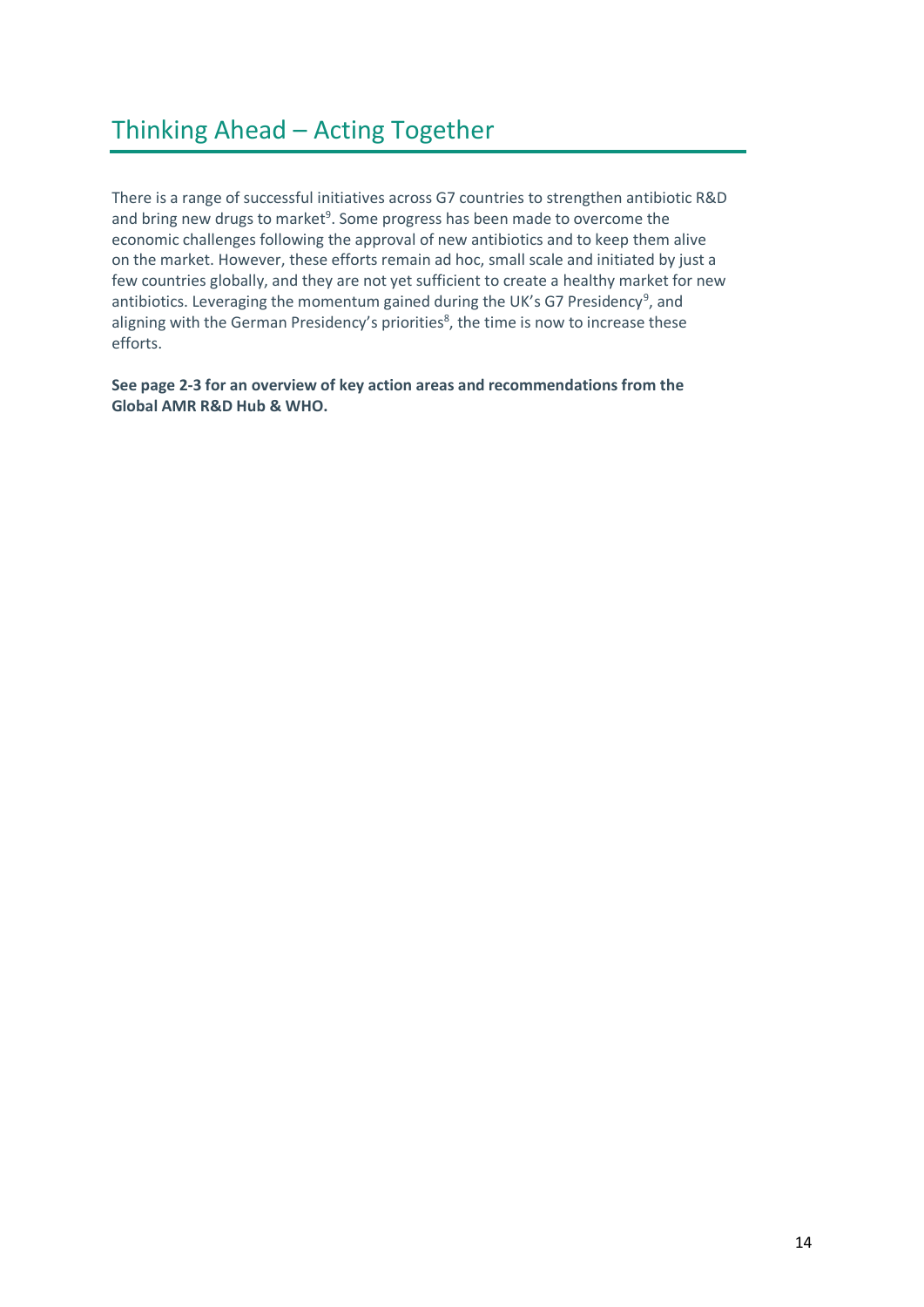## **Table 1: Summary of selected market incentive models/reimbursement mechanisms & Key stakeholder perspectives**

Stakeholders were interviewed by an external contractor as an extension to the Global AMR R&D Hub's commissioned study '*Estimating Global Patient Needs and Market Potential for*  Priority Health Technologies Addressing Antimicrobial Resistance<sup>[7](#page-1-5)7.</sup> A transparent process was taken with all interviewees informed of the contracting partner. Stakeholders were selected from both within and external to the Global AMR R&D Hub stakeholder group to ensure a wide coverage of perspectives.

\*A non-exhaustive outline of models and reimbursement mechanisms and legislation provided. Viewpoints stated are not representative of the Global AMR R&D Hub's Board of Members. The collated comments are for information on

<span id="page-15-0"></span>

|                                                                       | Model type/<br><b>Mechanism</b>                                | <b>Status</b>                                                                                                  | <b>Key Goals</b>                                              |                                           | <b>Provisions</b>        |                                |                                                                                                                                                                      |                                                   | <b>Time</b>                 |                                                                                                                           | Overview of key aspects + stakeholder comments*<br>Comments are collated from interviews of 13 stakeholders from Industry                                                                                                                                                                                                                                                                                                                                                                                                               |
|-----------------------------------------------------------------------|----------------------------------------------------------------|----------------------------------------------------------------------------------------------------------------|---------------------------------------------------------------|-------------------------------------------|--------------------------|--------------------------------|----------------------------------------------------------------------------------------------------------------------------------------------------------------------|---------------------------------------------------|-----------------------------|---------------------------------------------------------------------------------------------------------------------------|-----------------------------------------------------------------------------------------------------------------------------------------------------------------------------------------------------------------------------------------------------------------------------------------------------------------------------------------------------------------------------------------------------------------------------------------------------------------------------------------------------------------------------------------|
| Country/<br><b>Sponsor</b>                                            |                                                                |                                                                                                                | <b>STIMULATE</b><br><b>R&amp;D &amp;</b><br><b>INNOVATION</b> | ACCESS -<br><b>EXISTING</b><br><b>Abs</b> | <b>ACCESS</b><br>- LMICS | <b>STEWAR-</b><br><b>DSHIP</b> | <b>Volume</b><br>(per drug)                                                                                                                                          | Level of<br><b>Delinkage</b>                      | Point<br>(dev.<br>pipeline) | <b>Complexity of</b><br>implementation                                                                                    | (pharma & SMEs), governmental and non-governmental organisations,<br>and key opinion leaders in the field.                                                                                                                                                                                                                                                                                                                                                                                                                              |
| WHO/<br><b>GARDP</b>                                                  | SECURE <sup>16,17</sup>                                        | <b>Not active</b><br>Pre-pilot<br>phase 2022<br>Pilot phase<br>2023-2025                                       | $\sf X$                                                       | √                                         |                          |                                | Business model in development                                                                                                                                        |                                                   |                             |                                                                                                                           | . Initiative welcomed by stakeholders<br>• Global approach to access pursued, which includes aggregating<br>demand for HICs - difficult for industry to agree to<br>. Funding still required and details unclear, e.g., how to sustainably<br>address access for LMICs on a grander scale and how to link<br>existing models in HICs                                                                                                                                                                                                    |
| <b>UNITED</b><br><b>KINGDOM</b><br>$(UK -$<br>England)                | <b>Subscription</b><br>model <sup>43</sup>                     | <b>Pilot active</b><br>QALY <sup>47</sup> -based<br>values for<br>each<br>antibiotic<br>released<br>11.04.2022 |                                                               | √                                         | X                        | $\checkmark$                   | <b>Max. 10 mn</b><br>GBP /vr for<br>$3-10$ yrs<br>(total max.<br>100 mn<br>$GBP$ ) -<br>$QALY^{47}$ -based<br>values<br>indicate~GBP<br>11-19mn per<br>year per drug | Full<br>(fixed<br>revenue)                        | Late<br>(post<br>approval)  | <b>Very high</b><br>- new Health<br>Technology<br>Assessement<br>$(HTA)$ ,<br>reimbursement &<br>procurement<br>processes | . Unclear how value to society will be addressed via HTA<br>• Low risk for government due to late stage approval<br>. Full delinkage - use can be guided by clinical need alone<br>• Max. capped value at the upper range of a 'fair share' for England<br>- as measured by global pharma sales or GDP among G20<br>• Max. capped value insufficient recognition of the true value of<br>antibiotics (industry representatives)<br>. Likely result in greater overall costs than 'normal' procurement<br>based on negotiated unit price |
| <b>SWEDEN</b><br>(SE)                                                 | <b>Subscription</b><br>model <sup>48</sup>                     | <b>Pilot active</b><br>until the end<br>of 2022                                                                | $\overline{X}$                                                | $\checkmark$                              | X                        | $\overline{ }$                 | 4 mn SEK<br>per yr<br>$(^{6}$ 0.4 mn<br>Euro)                                                                                                                        | <b>Partial</b><br>(min)<br>guaranteed<br>revenue) | Late<br>(post<br>approval)  | Low                                                                                                                       | • Success story in terms of improving access to existing antibiotics in<br>SE. Five antibiotics included. 2 <sup>nd</sup> -best access to new antibiotics in<br>Europe (1=UK)<br>. Not considered by industry to be a pull incentive that could<br>stimulate innovation and drive R&D given its small size                                                                                                                                                                                                                              |
| <b>UNITED</b><br><b>STATES</b><br><b>OF</b><br><b>AMERICA</b><br>(US) | <b>PASTEUR</b><br>ACT <sup>46</sup><br>(Subscription<br>model) | <b>Not active</b><br>(Submitted to<br><b>US Congress</b><br>in June 2021)                                      | IJ                                                            | X                                         | partial                  |                                | 0.4-3 bn USD<br>$(3-5$ awards -<br>total max. 11<br><b>bn USD/10</b><br>yrs)                                                                                         | <b>Partial</b><br>(min)<br>guaranteed<br>revenue) | Early                       | High                                                                                                                      | . Early designation is seen as helpful for SMEs<br>. \$11bn/10 yrs is seen as a significant step to stimulate innovation &<br>to represent a 'fair share' of the US among HICs<br>. Ability to incentivise innovation will depend on the contract<br>criteria<br>. Unclear of how to harmonise with pull incentives in other HICs                                                                                                                                                                                                       |
| <b>GERMANY</b><br>(DE)                                                | <b>Changes</b> in<br>§35 SGB V<br>&                            | <b>Since 2017</b><br><b>Active</b>                                                                             |                                                               | √                                         | X                        |                                | Enables<br>higher unit<br>prices                                                                                                                                     | <b>NA</b>                                         | Late<br>(post<br>approval)  | Low<br>(based on existing<br>regulation of<br>innovative                                                                  | . Reimbursement exemption from internal price reference groups<br>for antimicrobials addressing certain resistance patterns (as added<br>therapeutic value)                                                                                                                                                                                                                                                                                                                                                                             |

<sup>47</sup> QALY – Quality-adjusted life year

<sup>48</sup> [The Public Health Agency of Sweden, 2020. Availability of antibiotics: folkhalsomyndigheten.se](https://www.folkhalsomyndigheten.se/the-public-health-agency-of-sweden/communicable-disease-control/antibiotics-and-antimicrobial-resistance/availability-of-antibiotics/)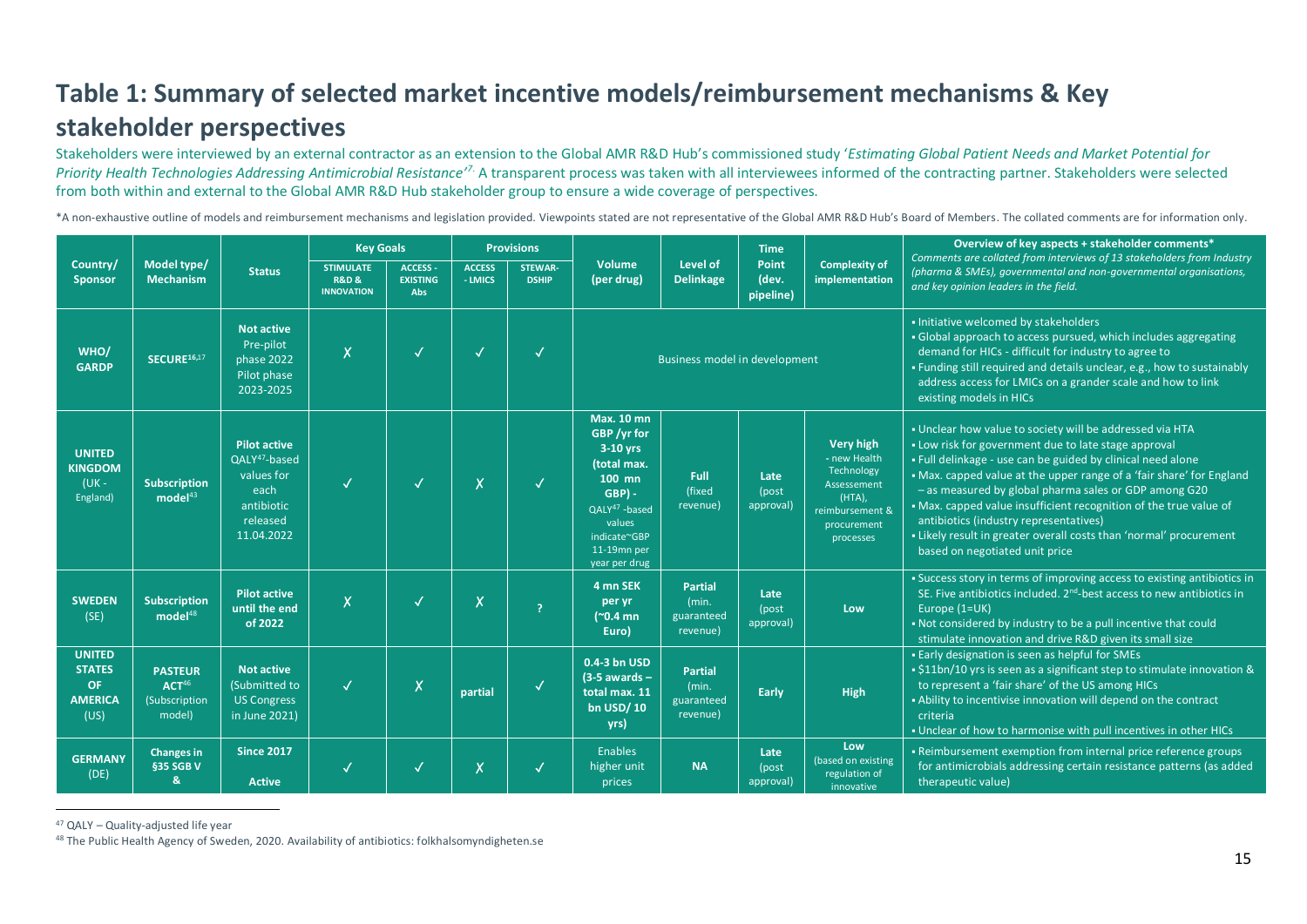| Country/<br><b>Sponsor</b> | Model type/<br><b>Mechanism</b>                                                                                                                                                                                  | <b>Status</b>                                   | <b>Key Goals</b>                                              |                                    | <b>Provisions</b>        |                                |                                  |                              | <b>Time</b>                 |                                                                             | Overview of key aspects + stakeholder comments*<br>Comments are collated from interviews of 13 stakeholders from Industry                                                                                                                                                                                                                                                                                                                                                                                                                                                                                                                                                                                                                                                                        |
|----------------------------|------------------------------------------------------------------------------------------------------------------------------------------------------------------------------------------------------------------|-------------------------------------------------|---------------------------------------------------------------|------------------------------------|--------------------------|--------------------------------|----------------------------------|------------------------------|-----------------------------|-----------------------------------------------------------------------------|--------------------------------------------------------------------------------------------------------------------------------------------------------------------------------------------------------------------------------------------------------------------------------------------------------------------------------------------------------------------------------------------------------------------------------------------------------------------------------------------------------------------------------------------------------------------------------------------------------------------------------------------------------------------------------------------------------------------------------------------------------------------------------------------------|
|                            |                                                                                                                                                                                                                  |                                                 | <b>STIMULATE</b><br><b>R&amp;D &amp;</b><br><b>INNOVATION</b> | ACCESS -<br><b>EXISTING</b><br>Abs | <b>ACCESS</b><br>- LMICS | <b>STEWAR-</b><br><b>DSHIP</b> | <b>Volume</b><br>(per drug)      | Level of<br><b>Delinkage</b> | Point<br>(dev.<br>pipeline) | Complexity of<br>implementation                                             | (pharma & SMEs), governmental and non-governmental organisations,<br>and key opinion leaders in the field.                                                                                                                                                                                                                                                                                                                                                                                                                                                                                                                                                                                                                                                                                       |
|                            | <b>Act for Fair</b><br><b>Competition</b><br><b>Among Health</b><br><b>Insurance</b><br><b>Funds in the</b><br><b>Statutory</b><br><b>Health</b><br><b>Insurance</b><br><b>Sector</b><br>- GKV-FKG <sup>49</sup> | 1xAb<br>assessed -<br>Cefiderocol<br>(Fetcroja) |                                                               |                                    |                          |                                |                                  |                              |                             | $medicines -$<br>Pharmaceuticals<br>Market<br>Reorganisation<br>Act (AMNOG) | • Allows higher unit prices for selected antibiotics<br>. Backs development and production of generic antibiotics                                                                                                                                                                                                                                                                                                                                                                                                                                                                                                                                                                                                                                                                                |
| <b>FRANCE</b><br>(FR)      | <b>Price</b><br>renegotiation<br>for medicines<br>at risk of<br>shortages                                                                                                                                        | <b>Since 2015</b>                               | X                                                             | $\checkmark$                       | $\sf X$                  | X                              | Enables<br>higher unit<br>prices | <b>NA</b>                    | Late<br>(post<br>approval)  | Low                                                                         | • Reimbursement exceptions<br>• Allows higher unit prices for selected antibiotics<br>. Does not explicitly encourage innovation                                                                                                                                                                                                                                                                                                                                                                                                                                                                                                                                                                                                                                                                 |
| <b>NA</b>                  | <b>Transfer</b><br><b>Exclusivity</b><br><b>Vouchers</b><br>(TEEs) <sup>45,50,51</sup>                                                                                                                           | Not active                                      |                                                               | $\checkmark$                       | $\overline{X}$           | √                              | Full details to be determined    |                              |                             | Low                                                                         | . Legal right to extend the monopoly period of any other patented<br>drug in exchange for successful regulatory approval of a specified<br>drug. Vouchers are transferable & saleable<br>• Potentially very expensive for payors & no longer-term obligations<br>expected from developers. Some industry-near stakeholders argue<br>against this as (i) the overall required size of incentive is<br>independent of incentive type, (ii) TEE cost would occur 'in future',<br>& (iii) at least some countries (e.g., UK and Italy have national<br>medicine budget caps - extra costs are rebated back to payors)<br>• Strongly advocated by bigger pharma companies/associations as a<br>potential approach for EU-wide pull incentive - as part of a Hybrid<br>model: TEE + Subscription model |

Key aspects for success that are typically mentioned: (i) size of the incentive needs to be sufficient, (ii) set the right targets, (iii) use delinked approach to address stewardship needs (but not all stakeholders agree t is an issue), (iv) aim for annual payments to ensure predictability for stakeholders, (v) include an 'early designation' element as is crucial for investors at the early stage vs. rewards only at approval or launch stage.

<sup>49</sup> [Ministry of Health, BMG, Germany. Gesetz für einen fairen Kassenwettbewerb in der gesetzlichen Krankenversicherung](https://www.bundesgesundheitsministerium.de/fairer-kassenwettbewerb-gesetz.html) - GKV-FKG.

<sup>50</sup> Rome BN & Kesselheim AS. Transferrable Market Exclusivity Extensions to Promote Antibiotic Development: An Economic Analysis. *Clin Infect Dis*. 2020 Oct 23;71(7):1671-1675[. doi: 10.1093/cid/ciz1039.](https://doi.org/10.1093/cid/ciz1039) 

<sup>51</sup> [Boyer B, Kroetsch A & Ridley D. Duke Margolis Center for Health Policy, 2022. Design of a Transferable Exclusivity Voucher Program.](https://healthpolicy.duke.edu/sites/default/files/2022-01/Transferable%20Exclusivity%20Voucher%20Program.pdf)